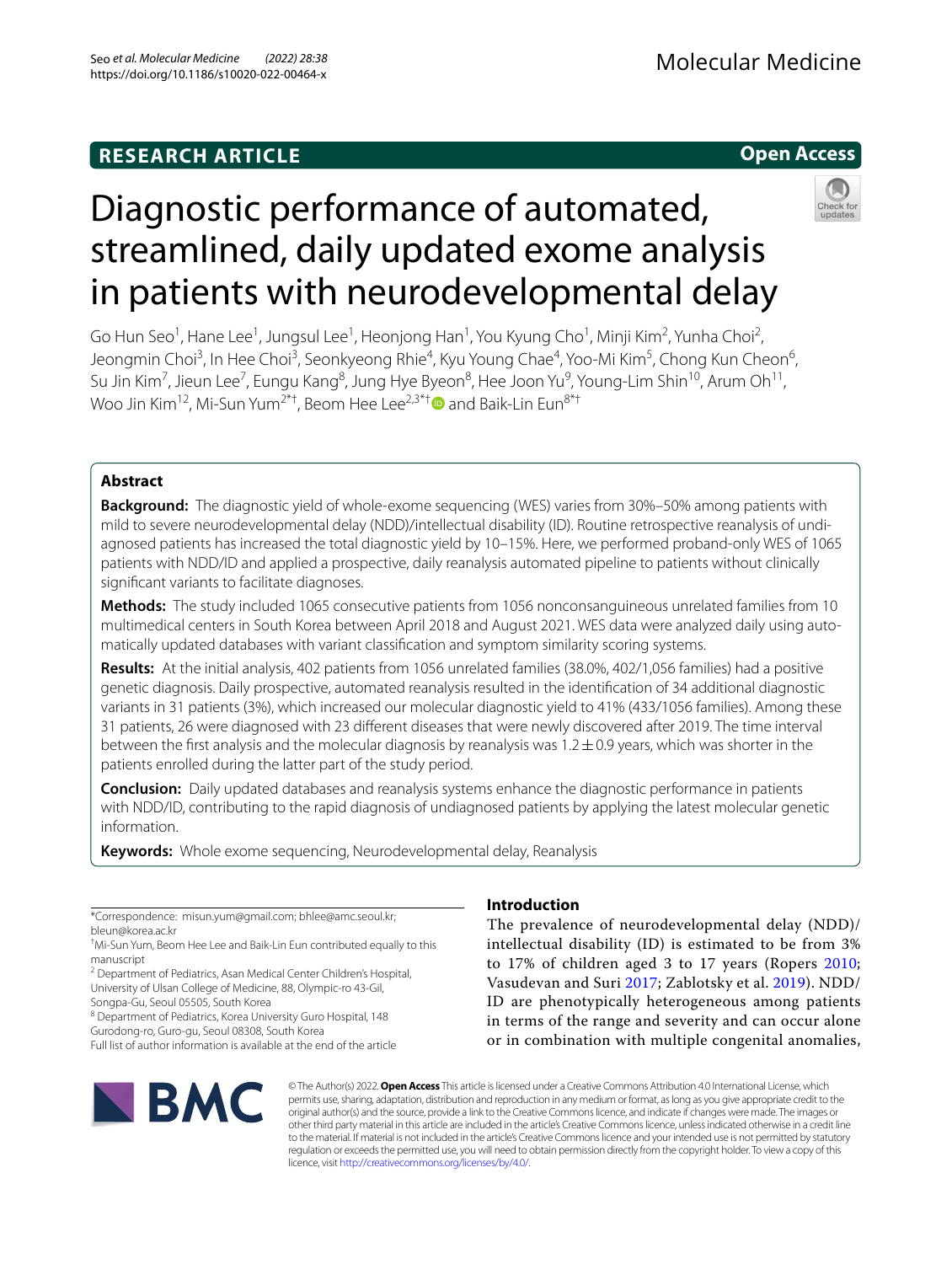dysmorphic features, behavioral problems and additional neurological features such as epilepsy (Casanova et al. [2018;](#page-13-0) Lecoquierre et al. [2019\)](#page-13-1). NDD/ID are also genetically heterogeneous, with more than 700 associated genes, making it difficult to pinpoint the causal gene; thus, many patients remain undiagnosed (Vissers et al. [2016](#page-14-3); Study [2017](#page-14-4)).

Currently, chromosomal microarray (CMA) is recommended as the first-line diagnostic test for patients with NDD/ID to identify copy number variants such as deletions and duplications (Moeschler and Shevell [2014;](#page-14-5) Srour and Shevell [2014\)](#page-14-6). However, the diagnostic yield of CMA is approximately 10–15%, and many NDD/ID patients remain undiagnosed (Clark et al. [2018\)](#page-13-2). A significant reduction in the cost of next-generation sequencing (NGS) has led to widespread use of trio- or proband-based whole exome or genome sequencing for identifying causal variants among NDD/ID patients, and the diagnostic yield is higher compared to that of CMA (Vissers et al. [2016](#page-14-3); Ligt et al. [2012;](#page-13-3) Rauch et al. [2012\)](#page-14-7). The diagnostic yield of whole-exome sequencing (WES) varies from 30% to 50% among patients with mild to severe NDD/ID (Clark et al. [2018](#page-13-2); Ligt et al. [2012\)](#page-13-3), making WES an essential diagnostic tool for establishing a molecular diagnosis in children with NDD/ID (Clark et al. [2018;](#page-13-2) Srivastava et al. [2019](#page-14-8)). Routine reanalysis of data from undiagnosed patients often leads to a new diagnosis. The interval between the initial analysis and reanalysis typically ranges from 1 to 3 years, and among those undiagnosed patients for whom reanalysis was performed, the reported diagnostic rate ranges from 15–30%, increasing the total diagnostic yield by 10–15% (Liu et al. [2019;](#page-14-9) Costain et al. [2018](#page-13-4)). This increase in diagnostic rate can be attributed to identifying previously missed variants with advanced bioinformatics tools or collecting more informative phenotypic data from the patients; however, most of the diagnoses result from the discovery of new disease-causing genes (Liu et al. [2019](#page-14-9); Fung et al. [2020\)](#page-13-5).

In a previous single-center pilot study, we introduced a new automated, streamlined variant analysis software, referred to as EVIDENCE (Seo et al. [2020\)](#page-14-10), which yielded a 42.7% diagnostic rate in patients with various clinical phenotypes. Here, we performed proband-only WES of 1065 consecutive patients with NDD/ID from 10 multimedical centers in South Korea. In this study, we implemented a daily reanalysis pipeline using EVIDENCE to enhance the diagnostic rate by quickly identifying a new gene-phenotype discovery or a change in variant pathogenicity.

# **Methods**

# **Patients**

The study enrolled an unselected series of 1065 affected individuals from 1056 nonconsanguineous families who were clinically suspected to have a genetic disorder. The patients were seen at one of the 10 clinics in South Korea from April 2018 to August 2021. Their detailed demographics, including age, sex, clinical diagnosis at the visit, family history, laboratory fndings, radiologic fndings, and genetic testing results, were reviewed.

Patients were included if they were strongly suspected by clinicians to have a genetic disease accompanied by neurodevelopmental delay, developmental regression, or intellectual disability. All patients were exome sequenced and analyzed as probands only after informed consent was obtained from the patients or their legal guardians after comprehensive genetic counseling. Patients and/or their guardians were counseled about the potential disclosure of medically actionable secondary fndings according to the American College of Medical Genetics (ACMG) guidelines (v2.0) (Kalia et al. [2016\)](#page-13-6), and they were given the option of receiving the information. The study was approved by the Institutional Review Board for Human Research of each medical center (IRB numbers: 2018‐0574, 2018‐0180, CHA-2018-06-008, CHH 2020-L06-01, 2020-05-040, 2020AS0186, 2020AN0332, 2020-03-031, 2020-08-003).

# **Whole exome sequencing**

Blood or buccal swab samples were collected from each patient, and genomic DNA was extracted from each sample. Most of the exonic regions of  $\sim$  22,000 human genes were captured by one of the following 3 kits, depending on when the patient was enrolled: Agilent Sure Select kit (version C2, December 2018), Twist capture kit (Twist Bioscience HQ, San Francisco, CA, USA), or IDT xGen Exome Research Panel v2 (Integrated DNA Technologies, Coralville, Iowa, USA). Sequencing was performed using an Illumina NovaSeq6000 (San Diego, CA, USA) as 150 bp pairedend reads. The binary base call (BCL) sequence files generated by the NovaSeq6000 were converted and demultiplexed to FASTQ fles. FASTQ fles are aligned to the human reference genome (GRCh37/19 from NCBI, February 2009) to generate BAM fles by BWA-MEM (v.0.7.17) (Li and Durbin [2009](#page-13-7)). Aligned BAM fles were sorted and extracted using the statistical metric by samtools (v.1.9) (Li et al. [2009\)](#page-14-11). Duplication was marked by Picard (v.2.20.8) [\(http://broadinstitute.](http://broadinstitute.github.io/picard/) [github.io/picard/](http://broadinstitute.github.io/picard/)). Variant calling fle were generated following the GATK best practices (GATK v.3.8) (McKenna et al.  $2010$ ). The mean depth of coverage was  $125X$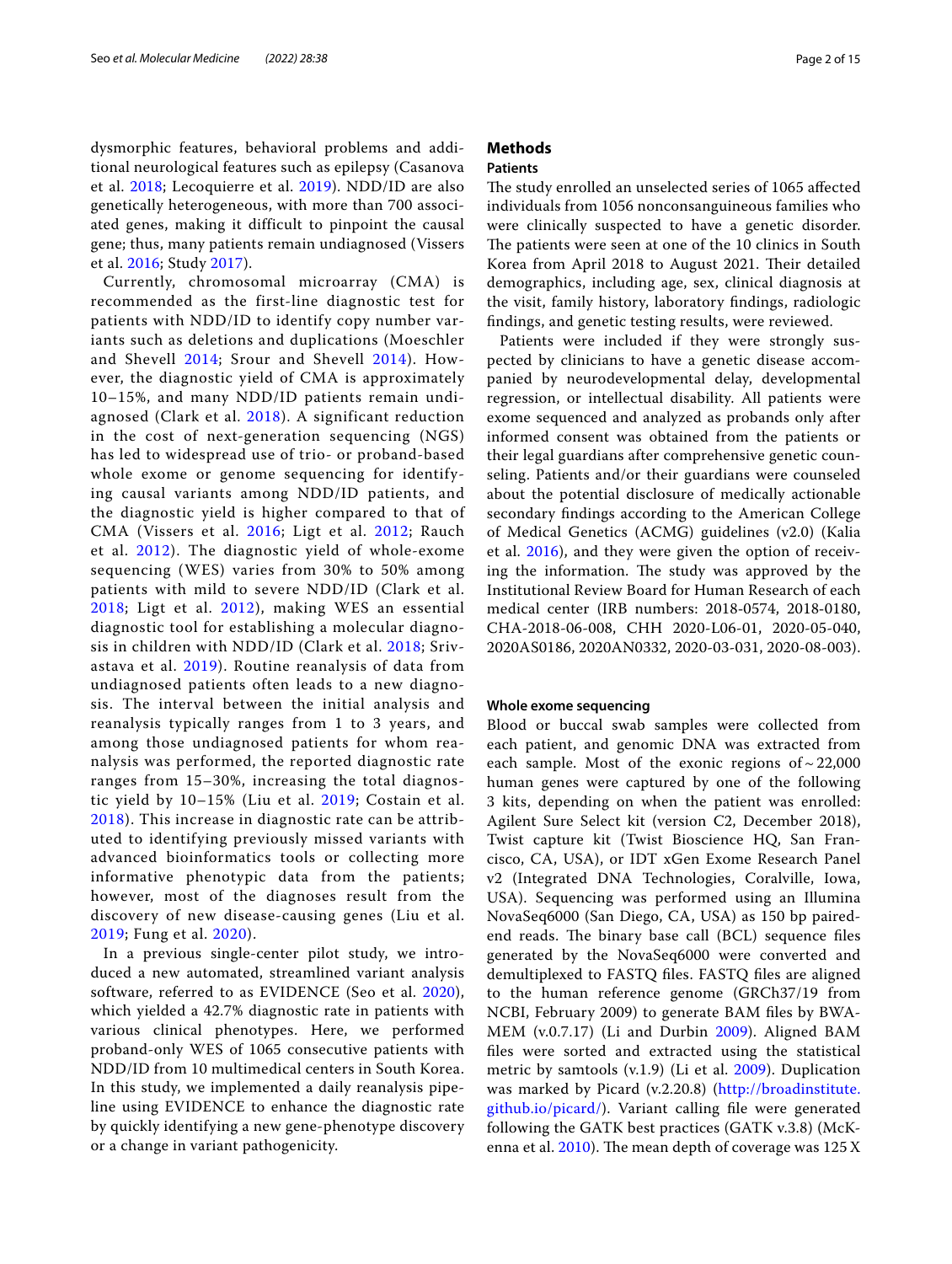( $>$  20 X = 97%). Detail information about sequencing quality was noted in Additional fle [1:](#page-12-0) Table S1.

# **Variant analysis by EVIDENCE and daily reanalysis**

Variants were annotated, fltered and prioritized using software developed in-house, EVIDENCE. EVIDENCE incorporates daily automatically updated databases, variant classifcation schema based on the ACMG guidelines, and a symptom similarity scoring system as previously described (Seo et al. [2020;](#page-14-10) Richards et al. [2015](#page-14-13)). Automatically updated databases include public databases, in-house variant databases and manually curated litera-ture databases. The full list is shown in Additional file [2](#page-12-1): Table S2. The variant classification schema incorporates the ACMG classifcation guidelines recommended by the ClinGen Sequence Variant Interpretation working group and assigns each variant a classifcation by weighing the strength of the evidence (Abou Tayoun et al. [2018](#page-13-8); Harri-son et al. [2019](#page-13-9)). The final assessment of the variant pathogenicity was determined manually by medical geneticists based on the clinical indications.

A daily reanalysis pipeline was implemented in April 2019 and patients without defnite diagnosis were reanalyzed by October 2021. For patients with no clinically signifcant variants, only a uncertain signifcance of variant (VUS), potential compound heterozygous variants with one pathogenic (P)/likely pathogenic (LP) variant and one VUS, or multiple VUS reported, EVIDENCE was run on a daily basis with new annotations for the entire study period. If one or more variants were newly reclassifed as P, LP or VUS with a symptom similarity score≥5 that signifcantly increased the probability of being diagnosed compared to a score<5, as described in our previous study (Seo et al. [2020](#page-14-10)), the suggested variant was rereviewed by medical geneticists and physicians. Since patient phenotypes can change over time, the pipeline updated the symptom similarity score when physicians submitted additional phenotype data after the initial analysis. Those variants excluded through the rereview process were not relisted until a new change was detected.

All identifed variants in this study were confrmed by Sanger sequencing. A subset of the reported variants was analyzed in available family members by Sanger sequencing for segregation analysis.

# **Reporting**

A positive report consisted of one or more variants that were estimated to be the disease-causing variants as follows: for an autosomal dominant disease or an X-linked disease, one heterozygous or hemizygous P/LP variant in a known disease gene that would ft the phenotype and for an autosomal recessive disease, one homozygous P/ LP variant, two P/LP compound heterozygous variants or potential compound heterozygous variants with one P/ LP variant and a VUS with 2 moderate pathogenic criteria based on ACMG guidelines in a known disease gene that would ft the phenotype. An inconclusive report consisted of one heterozygous or hemizygous VUS in a known autosomal dominant or X-linked disease gene that would ft the phenotype well or potential compound heterozygous variants with one P/LP variant and one VUS with less than one moderate pathogenic criterion in a known autosomal recessive disease gene. If P/LP variants in a gene that had not been previously associated with disease defned in OMIM but reported in the literature, they were reported as inconclusive. In addition, if P/ LP variants in known disease genes could ft the phenotype but needed additional phenotyping to confrm the phenotypic match, they were reported as inconclusive. Finally, if no clinically signifcant variant was found, a negative report was generated.

# **Results**

# **Patient demographics**

The demographic characteristics of the 1065 patients (585 males and 480 females) are shown in Table [1](#page-3-0). The age at presentation ranged from less than age 1 month to 66 years. About eighty fve percent of the patients were younger than 1 year at presentation, and 58.9% were younger than 4 months.

WES was performed at  $6.5 \pm 8.1$  years (range,  $0-47$  years). The average number of phenotype items according to the Human Phenotype Ontology (HPO) was  $8.6 \pm 4.6$  per patient. Abnormalities in the nervous system were most frequently observed (96.3% of patients), followed by those in the musculoskeletal system (71.9%), head and neck (57.8%), and growth abnormalities (32.1%) (Table [1\)](#page-3-0).

Of the 1065 patients, 645 (60.6%) underwent separate genetic testing before WES. Furthermore, 20 patients (1.9%) underwent targeted exome sequencing, which included 4813 OMIM genes, and 286 (33. 3%) underwent chromosome microarray. A total of 153 patients (14.4%) underwent single gene testing for monogenic disorders. Other genetic tests included karyotyping and/or fuorescence in situ hybridization (355 patients, 33.3%), multiplex ligation-dependent probe amplifcation analyses for chromosomal microdeletion or duplication syndromes (103 patients, 9.7%), and mitochondrial full genome sequencing analysis (26 patients, 2.4%). No test revealed a signifcant positive result.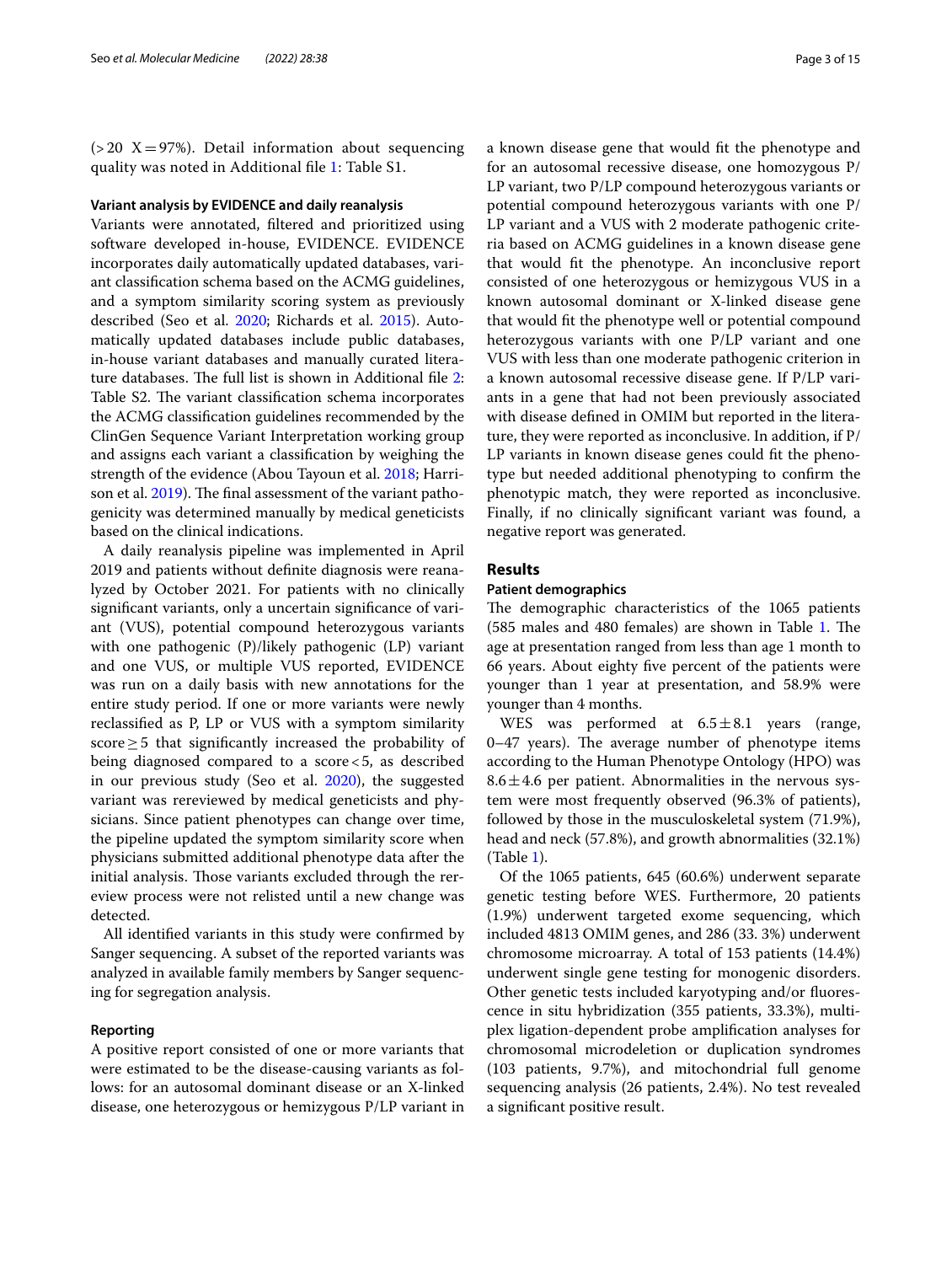# <span id="page-3-0"></span>**Table 1** Demographics of patients with neurodevelopmental delay/intellectual disability

| Category                                                  | Number of patients (%)          |
|-----------------------------------------------------------|---------------------------------|
| Sex (male: female)                                        | 585 (54.9): 480 (45.1)          |
| Onset at presentation                                     |                                 |
| Antenatal                                                 | 10 (0.9%)                       |
| Neonatal (from birth to 4 months)                         | 628 (58.9%)                     |
| Infant (from more than 4 months to1 year)                 | 273 (25.6%)                     |
| Early childhood (from more than1 year to 5 years)         | 65 (6.1%)                       |
| Childhood (from more than 5 years to 12 years)            | 77 (7.2%)                       |
| Adolescent (from more than 12 years to 18 years)          | 10 (0.9%)                       |
| Adult                                                     | $3(0.3\%)$                      |
| Average number of human phenotype ontology (HPO) terms    | $8.6 \pm 4.6$                   |
| Organ involvement                                         |                                 |
| Nervous system                                            | 1065 (100%)                     |
| Musculoskeletal and limb system                           | 767 (71.9%)                     |
| Head or neck, including facial dysmorphism                | 616 (57.8%)                     |
| Growth                                                    | 342 (32.1%)                     |
| Eye system                                                | 286 (26.8%)                     |
| Ear system                                                | 230 (21.6%)                     |
| Cardiovascular system                                     | 200 (18.8%)                     |
| Endocrine and metabolism/homeostasis system               | 185 (17.4%)                     |
| Skin                                                      | 181 (17.0%)                     |
| Abnormality of prenatal development or birth              | 167 (15.7%)                     |
| Genitourinary system                                      | 146 (13.7%)                     |
| Gastrointestinal system                                   | 106 (9.9%)                      |
| Connective tissue system                                  | 72 (6.7%)                       |
| Blood and immune system                                   | 50 (4.7%)                       |
| Respiratory system                                        | 35 (3.3%)                       |
| Neoplasm                                                  | 22 (2.1%)                       |
| Age at whole exome sequencing                             | 6.5 year (min 0-max 47, SD 8.1) |
| Total number of patients with previous genetic testing    | 645 (60.6)                      |
| Single gene test                                          | 153 (14.4)                      |
| Panel test                                                | 13(1.2)                         |
| Targeted exome sequencing                                 | 20(1.9)                         |
| Chromosome analysis or fluorescence in situ hybridization | 355 (33.3)                      |
| Microarray                                                | 284 (26.6)                      |
| Multiplex ligation-dependent probe amplification          | 103 (9.7)                       |
| Mitochondrial full genome sequencing analysis             | 26(2.4)                         |

Min, minimum; max, maximum; SD, standard deviation

# **Positive results: molecular diagnosis by WES**

# 1. Diagnostic rate including reanalysis

The clinical and genetic information about the patients with a positive molecular diagnosis is summarized in Additional fle [3](#page-12-2): Table S3. At initial analysis, 435 variants (255 pathogenic variants, 170 likely pathogenic variants and 10 VUS) were confrmed to be causative in 401 families from 1057 unrelated

families (38.0%, 401/1056 families) throughout the study period, April 2018 to August 2021. From April 2019 to October 2021, daily updated reanalysis was performed for patients with no clinically signifcant variants. This reanalysis identified 49 variants in those 45 patients (Table [2\)](#page-4-0). Among these variants, 34 in31 patients were positively confrmed by reanalysis. Finally, a total of 468 variants (265 pathogenic variants, 192 likely pathogenic variants and 11 VUS) were confrmed to be causative, resulting in the molecular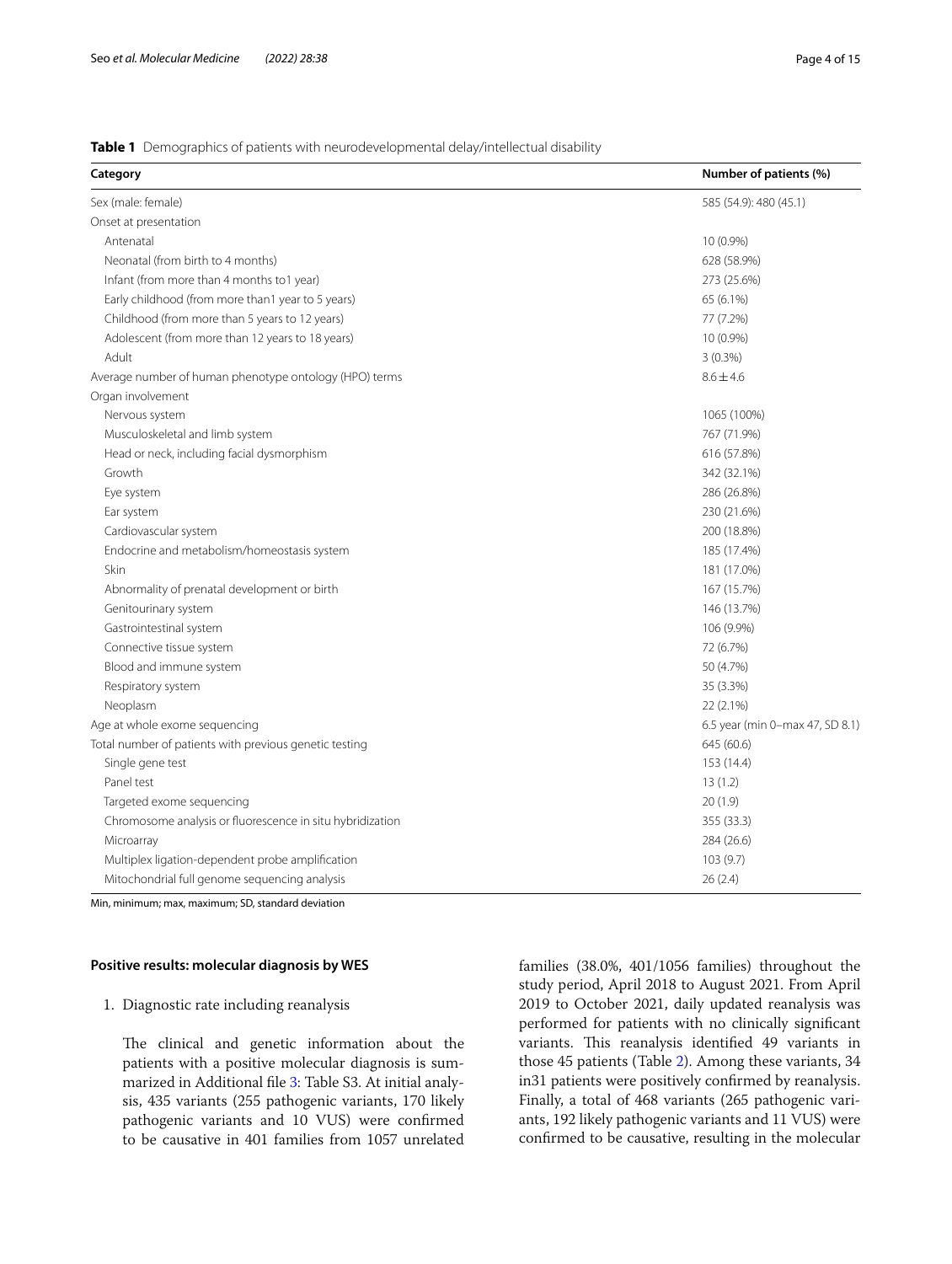|               |                                        |          |                                      | Table 2 Detailed information on 49 variants in the 45 patients identified by reanalysis |                                          |                                                                                                                              |             |                         |                 |     |             |
|---------------|----------------------------------------|----------|--------------------------------------|-----------------------------------------------------------------------------------------|------------------------------------------|------------------------------------------------------------------------------------------------------------------------------|-------------|-------------------------|-----------------|-----|-------------|
| $\mathbf{r}$  | Gene<br>Sex                            |          | Zygosity                             | HGVS                                                                                    | Class                                    | Molecular diagnosis                                                                                                          | <b>OMIM</b> | Inheritance             | Allele origin   | ă   | <b>Note</b> |
| $\frac{1}{4}$ | TFE <sub>3</sub><br>Щ                  |          | $\Xi$                                | TC > T<br>NM_006521.6: c.560                                                            | $\mathrel{\triangle}\,$                  | X-linked, syndromic, with pigmentary<br>Intellectual developmental disorder,<br>mosaicism and coarse facies                  | 301066      | $\overline{\times}$     | Unknown         | Yes | New disease |
| 59            | SPEN<br>Σ                              |          | Ĕ                                    | NM_015001.3: c.5806C >T                                                                 | ௨                                        | Radio-Tartaglia syndrome                                                                                                     | 619312      | $\overline{4}$          | Assumed de novo | Yes | New disease |
| $\odot$       | ADH5<br>Σ                              |          | Het                                  | NM_000671.4:c.966del                                                                    | $\mathrel{\triangle}_\mathrel{\!\!\!=}$  | AMED syndrome, digenic                                                                                                       | 619151      | Æ                       | Unknown         | Yes | New disease |
| 86            | GABRG2<br>$\sqcup$                     |          | Ĕ                                    | NM_198903.2:c316G>A                                                                     | $\mathop{\hbox{$\Delta$}}$               | Epileptic encephalopathy, early infantile, 74                                                                                | 618396      | $\mathsf{A}\mathsf{D}$  | Assumed de novo | Yes | New disease |
| $\infty$      | MSL3<br>$\perp$                        |          | 革                                    | NM_078629.3:c.1226_1229del                                                              | $\Delta$                                 | Basilicata-Akhtar syndrome                                                                                                   | 301032      | $\overline{\times}$     | Assumed de novo | Yes | New disease |
| 92            | TFE3<br>$\perp$                        |          | Ě                                    | NM_006521.5: c.559A>G                                                                   | $\mathop{\underline{\circ}}$             | X-linked, syndromic, with pigmentary<br>Intellectual developmental disorder,<br>mosaicism and coarse facies                  | 301066      | $\overline{\times}$     | Assumed de novo | Yes | New disease |
| 99            | Σ                                      | MAPK8IP3 | E                                    | NM_001318852.1: c.1735C > T                                                             | $\!\Delta$                               | Neurodevelopmental disorder with or<br>without variable brain abnormalities                                                  | 618443      | $\mathbb{Q}$            | Assumed de novo | Yes | New disease |
| 138           | [TBP <sub>1</sub><br>Щ                 |          | Het                                  | NM_206943.2:c.1342C>T                                                                   | $\triangleq$                             | Cutis laxa, autosomal recessive, type IIE                                                                                    | 619451      | Æ                       | Unknown         | Yes | New disease |
|               | LTBP <sub>1</sub>                      |          | Ë                                    | NM_206943.2: c.4793_4794del                                                             | $\mathop{\underline{\scriptstyle\circ}}$ |                                                                                                                              |             |                         | Unknown         |     |             |
| 206           | PTPN23<br>Σ                            |          | Ë                                    | NM_015466.3: c.345del                                                                   | $\mathop{\underline{\scriptstyle\circ}}$ | structural brain anomalies with or without<br>Neurodevelopmental disorder and<br>seizures and spasticity                     | 618890      | Æ                       | Unknown         | Yes | New disease |
|               | PTPN23                                 |          | Ξ                                    | NM_015466.3:c.4052A>G                                                                   | SUN                                      |                                                                                                                              | 618890      | Æ                       | Unknown         |     |             |
| 275           | TFE3<br>Щ                              |          | Het                                  | NM_006521.5: c.569A>G                                                                   | $\triangleq$                             | k-linked, syndromic, with pigmentary<br>ntellectual developmental disorder,<br>mosaicism and coarse facies                   | 301066      | $\overline{\times}$     | Unknown         | Yes | New disease |
| 345           | <b>DIG4</b><br>Σ                       |          | Ë                                    | $608 - 2A > G$<br>NM_001365.4:c.16                                                      | $\triangleq$                             | ntellectual developmental disorder 62                                                                                        | 618793      | $\overline{A}$          | Unknown         | Yes | New disease |
| 399           | <b>MAP1B</b><br>$\mathsf{L}\mathsf{L}$ |          | $\frac{\overleftrightarrow{v}}{\pm}$ | NM_005909.4:c.6715del                                                                   | $\mathrel{\underline{\circ}}$            | Periventricular nodular heterotopia 9                                                                                        | 618918      | $\overline{A}$          | Unknown         | yes | New disease |
| 434           | EMC <sub>10</sub><br>Σ                 |          | Het                                  | NM_206538.3:c.343C>T                                                                    | $\mathop{\underline{\scriptstyle\circ}}$ | Neurodevelopmental disorder with dys-<br>morphic facies and variable seizures                                                | 619264      | AR                      | Unknown         | Yes | New disease |
|               | EMC <sub>10</sub>                      |          | Het                                  | $\sum_{i=1}^{n}$<br>NM_206538.3:c.700                                                   | $\mathop{\underline{\scriptstyle\circ}}$ |                                                                                                                              | 619264      | $\overline{A}$ R        | Unknown         |     |             |
| 517           | ZNF292<br>Σ                            |          | Ĕ                                    | NM_015021.3:c.6015dup                                                                   | $\mathop{\underline{\scriptstyle\circ}}$ | Intellectual developmental disorder, auto-<br>somal dominant 64                                                              | 619188      | $\mathbb{A}^\mathsf{D}$ | Unknown         | Yes | New disease |
| 532           | ZMYM2<br>Σ                             |          | Het                                  | NM_001190964.4:c.3472C>T                                                                | $\mathop{\underline{\scriptstyle\circ}}$ | syndrome with variable renal and cardiac<br>Neurodevelopmental-craniofacial<br>abnormalities                                 | 619522      | $\mathbb{Q}$            | Unknown         | Yes | New disease |
| 536           | PHF21A<br>Щ                            |          | Het                                  | $NN_0$ 001101802.1:c.1171A>T                                                            | $\Delta$                                 | behavioral abnormalities and craniofacial<br>ntellectual developmental disorder with<br>dysmorphism with or without seizures | 618725      | $\mathbb{Q}$            | Assumed de novo | Yes | New disease |
| 548           | ALKBH8<br>$\sqcup$                     |          | Hom                                  | NM_001301010.1:c.1430_1438del                                                           | $\mathop{\underline{\scriptstyle\circ}}$ | Intellectual developmental disorder, auto-<br>somal recessive 71                                                             | 618504      | $\overline{A}$          | Trans phase     | Yes | New disease |
| 570           | TET <sub>3</sub><br>Σ                  |          | Het                                  | NM_001287491.1:c.2161_2183dup                                                           |                                          | Beck-Fahrner syndrome                                                                                                        | 618798      | <b>AD/AR</b>            | Assumed de novo | Yes | New disease |
| 604           | <b>SETD1B</b><br>$\geq$                |          | 堂                                    | NM_015048.1:c.5508dup                                                                   | $\mathop{\underline{\scriptstyle\circ}}$ | ORDER WITH SEIZURES AND LANGUAGE<br>INTELLECTUAL DEVELOPMENTAL DIS-<br>DELAY: IDDSELD                                        | 619000      | $\overline{4}$          | Unknown         | Yes | New disease |

<span id="page-4-0"></span>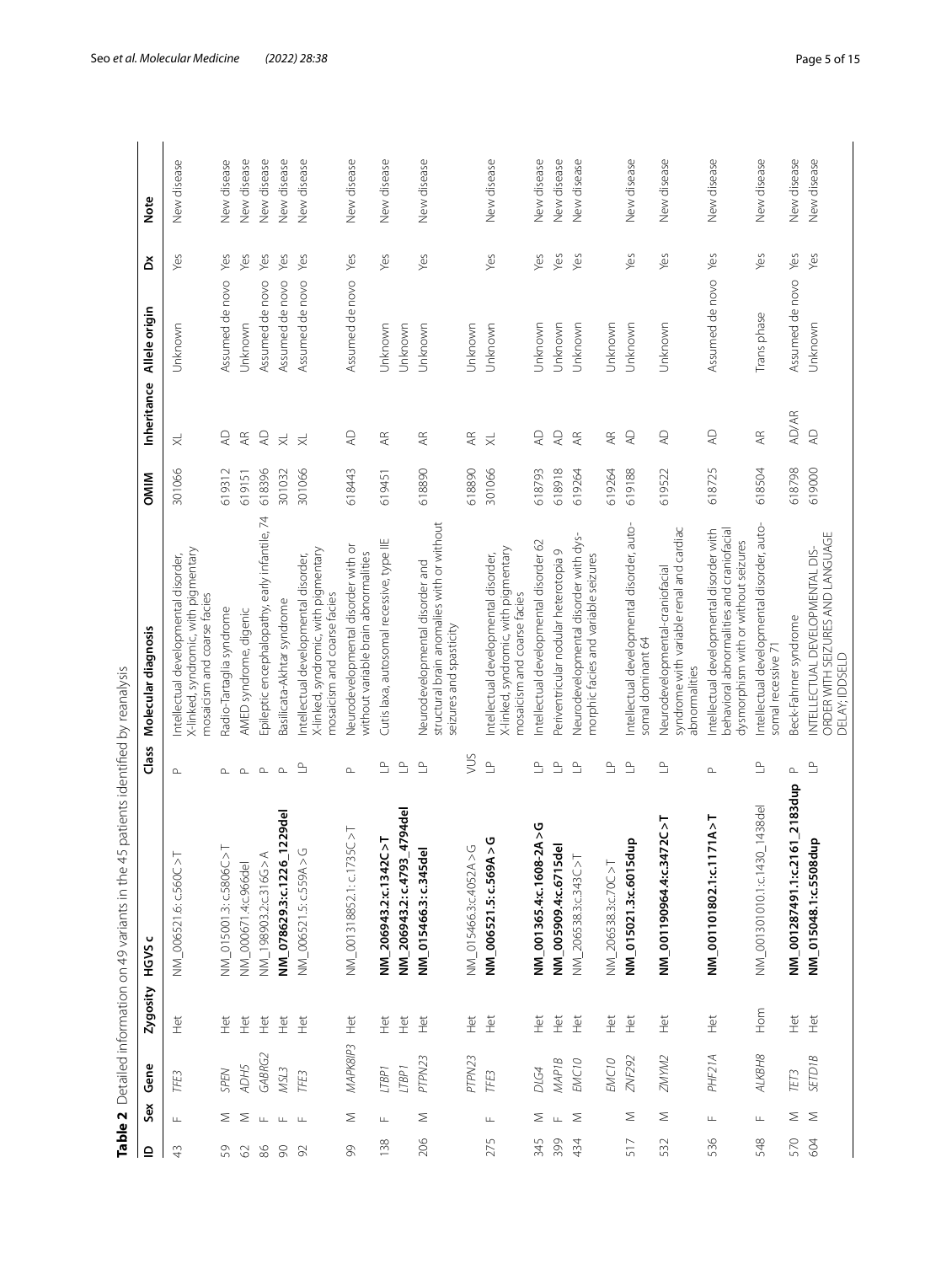|                          |               | Table 2 (continued) |               |                                                                                 |                                                                    |                                                                                                                                             |                  |                           |                 |         |                        |
|--------------------------|---------------|---------------------|---------------|---------------------------------------------------------------------------------|--------------------------------------------------------------------|---------------------------------------------------------------------------------------------------------------------------------------------|------------------|---------------------------|-----------------|---------|------------------------|
| $\mathbf{\underline{o}}$ | Sex           | Gene                | Zygosity      | HGVS <sub>C</sub>                                                               | Class                                                              | Molecular diagnosis                                                                                                                         | <b>OMIM</b>      | Inheritance               | Allele origin   | ă       | <b>Note</b>            |
| 656                      | Щ.            | SATB1               | Het           | NM_001195470.2:c.1574A > G                                                      | $\mathrel{\mathop{\scriptstyle\mathrel{\triangle}}\hspace{0.2em}}$ | Kohlschutter-Tonz syndrome-like                                                                                                             | 619229           | $\mathbb{Q}$              | Assumed de novo | Yes     | New disease            |
| 709                      | $\perp$       | RALA                | Het           | 429dup<br>NM_005402.3:c.404_                                                    | $\triangleq$                                                       | Hiatt-Neu-Cooper neurodevelopmental<br>syndrome                                                                                             | 619311           | $\overline{A}$            | Unknown         | Yes     | New disease            |
| 752                      | Σ             | KCNMA1              | Het           | NM_001271519.1:c2423C>T                                                         | $\mathop{\underline{\scriptstyle\circ}}$                           | -iang-Wang syndrome                                                                                                                         | 618729           | $\overline{4}$            | Jnknown         | Yes     | New disease            |
| 776                      | $\perp$       | <b>NCDN</b>         | Het           | NM_001014839.1:c.990dup                                                         | $\mathop{\underline{\mathop{\scriptstyle\circ}}}\nolimits$         | Neurodevelopmental disorder with infan-<br>tile epileptic spasms                                                                            | 619373           | <b>AD/AR</b>              | Unknown         | Yes     | New disease            |
| 792                      | Σ             | GRIA2               | Het           | NM_001083619.1:c.1957_1958insT                                                  | $\mathrel{\mathop{\rightharpoonup}}$                               | anguage impairment and behavioral<br>Neurodevelopmental disorder with<br>abnormalities                                                      | 618917           | $\overline{4}$            | Unknown         | Yes     | New disease            |
| 1051                     | $\frac{1}{2}$ | <b>SETDIA</b>       | Het           | 4582-1del<br>NM_014712.2:c.4582-2                                               | $\mathrel{\mathop{\scriptstyle\mathrel{\triangle}}\hspace{0.2em}}$ | Neurodevelopmental disorder with speech<br>mpairment and dysmorphic facies                                                                  | 619056           | $\mathsf{Q}$              | Unknown         | Yes     | New disease            |
| 1053                     | Щ             | ZNF292              | Het           | NM_015021.3:c.3862dup                                                           | $\mathrel{\mathop{\scriptstyle\mathrel{\triangle}}\hspace{0.2em}}$ | ntellectual developmental disorder, auto-<br>somal dominant 63                                                                              | 619188           | $\mathsf{Q}$              | Unknown         | Yes     | New disease            |
| $\frac{1}{6}$            | Σ             | KCNT2               | Ηű            | $2507$ de<br>NM_198503.3:c.2501                                                 | $\mathrel{\mathop{\scriptstyle\mathrel{\triangle}}\hspace{0.2em}}$ | Developmental and epileptic encepha-<br>opathy 57                                                                                           | 617771           | $\mathsf{Q}$              | Unknown         | Yes     | Variant update         |
| 196                      | $\frac{1}{2}$ | HUEW1               | $\frac{1}{2}$ | NM_031407.6:c.12404A>C                                                          | $\mathop{\underline{\scriptstyle\circ}}$                           | Mental retardation, X-linked syndromic,<br>urner type                                                                                       | 309590           | $\overline{\times}$       | Assumed de novo | Yes     | Variant update         |
| 286                      | Σ             | <b>KMT2D</b>        | Ηĕ            | NM_003482.3:c.10744C>T                                                          | $\sim$                                                             | <abuki 1<="" syndrome="" td=""><td>147920</td><td><math>\overline{4}</math></td><td>Unknown</td><td>Yes</td><td>Variant update</td></abuki> | 147920           | $\overline{4}$            | Unknown         | Yes     | Variant update         |
| 379                      | $\geq$        | HK1                 | $\frac{1}{2}$ | $\begin{array}{c}\n\prec \\ \sim \\ \circ\n\end{array}$<br>NM_001322365.1:c.901 | $\mathop{\underline{\scriptstyle\circ}}$                           | Neurodevelopmental disorder with visual<br>defects and brain anomalies                                                                      | 618547           | $\mathsf{Q}$              | Unknown         | Yes     | Variant update         |
| 354                      | Щ             | <b>ACTB</b>         | Ξ             | $\prec$<br>NM_001101.3:c.124G>                                                  | $\triangleq$                                                       | Baraitser-Winter syndrome                                                                                                                   | 243310           | $\overline{4}$            | Assumed de novo | Yes     | Clinical update        |
| 41                       | $\sqcup$      | TRPM3               | Ë             | A < 50<br>NM_001007471.2:c.296                                                  | $\sim$                                                             | RPM3-related intellectual disabilities with<br>epilepsy                                                                                     | 31278393<br>PMID | $\mathbb{Q}$              | Unknown         | Not yet | Candidate gene         |
| 1052                     | Σ             | TMPRSS9             | Het           | $\stackrel{\triangle}{\scriptstyle\wedge}$<br>NM_182973.2:c.1094C               | $\mathop{\underline{\scriptstyle\circ}}$                           | TMPRSS9-related autism spectrum disorder                                                                                                    | 31943016<br>PMID | $\overline{\mathbb{A}}$ R | Unknown         | Not yet | Candidate gene         |
| 120                      | Щ             | CHRM1               | Het           | $\frac{1}{2}$<br>NM_000738.2:c.1274T                                            | $\mathop{\underline{\scriptstyle\circ}}$                           | CHRM1-related neurodevelopmental<br>disorder                                                                                                | 34212451<br>PMID | $\mathbb{A}\mathbb{D}$    | Unknown         | Not yet | Candidate gene         |
| 105                      | $\sqcup$      | <b>ATAD3A</b>       | Het           | $\overline{\wedge}$<br>NM_018188.3:c.1879C                                      | SUN                                                                | and respiratory insufficiency syndrome,<br>Pontocerebellar hypoplasia, hypotonia,<br>neonatal lethal                                        | 618810           | Æ                         | Unknown         | Not yet | New disease            |
|                          |               | <b>ATAD3A</b>       | Het           | NM_018188.3:c.1586G>A                                                           | SUN                                                                |                                                                                                                                             | 618810           | $\overline{\mathbb{A}}$ R | Unknown         |         | New disease            |
| 39                       | Σ             | CUL3                | Het           | $\prec$<br>NM_003590.5:c.383G>                                                  | VUS                                                                | Neurodevelopmental disorder with or<br>without autism or seizures                                                                           | 619239           | $\overline{A}$            | Unknown         | Not yet | New disease            |
| 703                      | $\sqcup$      | POLR <sub>2A</sub>  | Het           | AA > T<br>NM_000937.4:c.1832                                                    | XUS                                                                | hypotonia and variable intellectual and<br>Neurodevelopmental disorder with<br>behavioral abnormalities                                     | 618603           | $\overline{A}$            | Unknown         | Not yet | New disease            |
| 860                      | $\sqcup$      | USP9X               | Het           | NM_001039590.3:c.4796T>C                                                        | VUS                                                                | Mental retardation, X-linked 99, syndromic,<br>female-restricted                                                                            | 300968           | $\mathbb{R}$              | Unknown         |         | Not yet Variant update |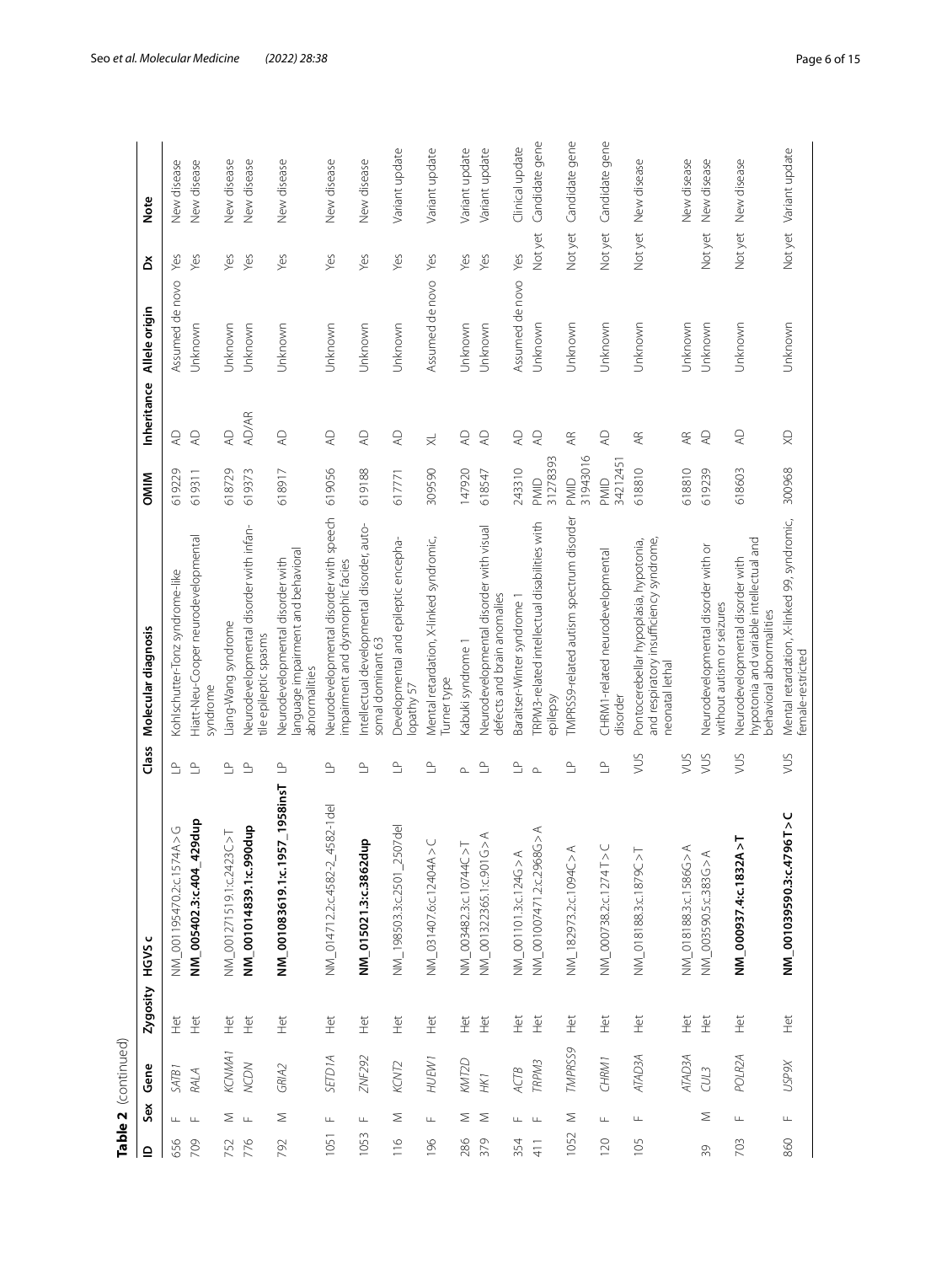|     |       | Table 2 (continued) |                 |                                                                   |     |                                                                                                                                                   |              |                |                           |   |                        |
|-----|-------|---------------------|-----------------|-------------------------------------------------------------------|-----|---------------------------------------------------------------------------------------------------------------------------------------------------|--------------|----------------|---------------------------|---|------------------------|
|     |       | Sex Gene            | Zygosity HGVS c |                                                                   |     | Class Molecular diagnosis                                                                                                                         | <b>NIIMO</b> |                | Inheritance Allele origin | ă | Note                   |
| 885 |       | KDM1A               | Het             | NM 00100993.c.1901C>T                                             | VUS | Cleft palate, psychomotor retardation, and<br>distinctive facial features                                                                         | 616728       | $\mathbb{R}$   | Unknown                   |   | Not yet Variant update |
| 25  |       | CHD7                | Het             | NM_017780.3:c.2499-11T>A                                          | SUN | CHARGE syndrome                                                                                                                                   | 214800       | $\overline{a}$ | Unknown                   |   | Not yet Variant update |
| 67  |       | FGFR1               | $\frac{t}{\pm}$ | NM_001174067.1:c.1099G>A                                          | SUN | Osteoglophonic dysplasia                                                                                                                          | 166250       | Q              | Unknown                   |   | Not yet Variant update |
| 514 |       | EBF3                | $\frac{t}{\pm}$ | NM 001005463.3:c.373G>A                                           | SM  | Hypotonia, ataxia, and delayed develop-<br>ment syndrome                                                                                          | 617330       | Q              | Unknown                   |   | Not yet Variant update |
| 902 |       | SPTBN1              | Het             | NM 003128.2:c.5708G > A                                           | SMA | Developmental delay, impaired speech,<br>and behavioral abnormalities                                                                             | 619475       | Q              | Unknown                   |   | Not yet Variant update |
| 979 |       | SPTBN1              | Ĕ               | NM_003128.3:c.2471T>C                                             | SMN | Developmental delay, impaired speech,<br>and behavioral abnormalities                                                                             | 619475       | $\overline{4}$ | Unknown                   |   | Not yet Variant update |
|     | M 066 | NSF                 | Het             | NM_006178.4:c.1359G>A                                             | SUM | Developmental and epileptic encepha-<br>lopathy 96                                                                                                | 619340       | Q              | Unknown                   |   | Not yet Variant update |
|     |       |                     |                 | P, pathogenic; LP, Likley pathogenic; VUS, uncertain significance |     | of variant: AD, autosomal dominant; AR, autosomal recessive; XL, X-linked; heterozygous, Het; homozygous, Hom; Dx, diagnosis; Bold: novel variant |              |                |                           |   |                        |

| ï |
|---|
|   |
|   |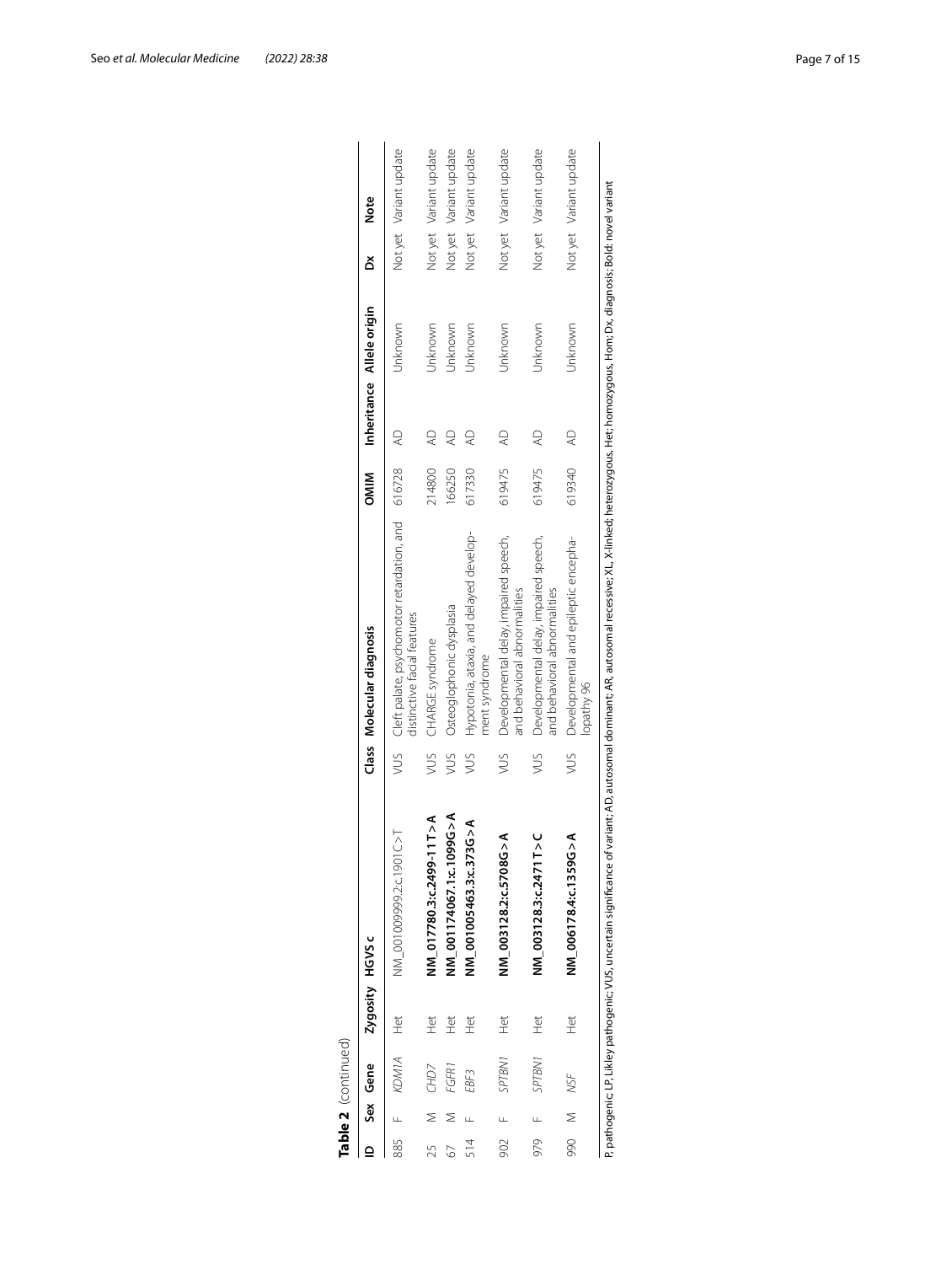

<span id="page-7-0"></span>diagnosis of 433 families from 1056 unrelated families (41%, 433/1056 families) (Figs. [1](#page-7-0) and [2](#page-7-1)).

- 2. Characteristics of variant type and disease
	- The most common variant type was missense (45.1%), followed by frameshift (23.2%), stop gain (18.4%), canonical splice site (8.5%), and other (4.8%) variants. Remarkably, 47.5% (220/463) of all confrmed variants were not previously described in any public database.

Among 433 unrelated patients with a molecular diagnosis, the parents of 279 underwent Sanger sequencing to confrm the segregation pattern of the identifed variant. Two hundred three variants were confrmed to be assumed de novo (i.e., biological relationship unconfrmed). Eighty variants from 44 patients were observed in a *trans* pattern with the other variant. Six variants were inherited from

symptomatic mothers or fathers. Nine variants of the X chromosome were inherited from asymptomatic mothers. Thirteen variants inherited from an asymptomatic parent were attributed to incomplete penetrance. Two variants showed maternal mosaicism. The number of patients with variants and the inheritance of these variants are summarized in Fig. [3](#page-8-0).

A total of 279 Mendelian disease genes were found in the 433 families, including autosomal dominant (N=196, 70.3%), autosomal recessive (N=53, 19.0%), X-linked ( $N=24$ , 8.6%), and autosomal dominant and/or recessive  $(N=6, 2.1%)$  inheritance patterns. Most genes were reported once (202 genes), twice (48 genes) or three times (11 genes). *PTPN11* (Noonan syndrome 1, OMIM 163950) and *ARID1B* (Coffin-Siris syndrome 1, OMIM 135900) were recurrently reported in 11 patients and 10 patients, respectively. Subsequently, *KMT2D* (9 patients), *NF1* (9 patients), *CTNNB1* (7 patients), *ZEB2* (6 patients), *PRRT2* (6 patients), *ANKRD11* (5 patients), *BRAF* (5 patients), *SCN1A* (5 patients), *FOXG1* (5 patients), *ASXL3* (5 patients), *MECP2* (4 patients), *PIK3CA* (4 patients), *EP300* (4 patients), *TUBB3* (4 patients), *WDR45* (4 patients), and *MED13L* (4 patients) were recurrently reported.

3. Dual diagnosis and confrmation of VUSs

Two patients among the 433 unrelated patients with a positive result received a dual molecular genetic diagnosis. A female patient (ID: 196) showed global developmental delay (GDD), dysmorphic facial features, microphthalmia, micrognathia, leukodystrophy, microcephaly, hypotonia, spasticity, and club foot. She was diagnosed with peroxisome biogen-

<span id="page-7-1"></span>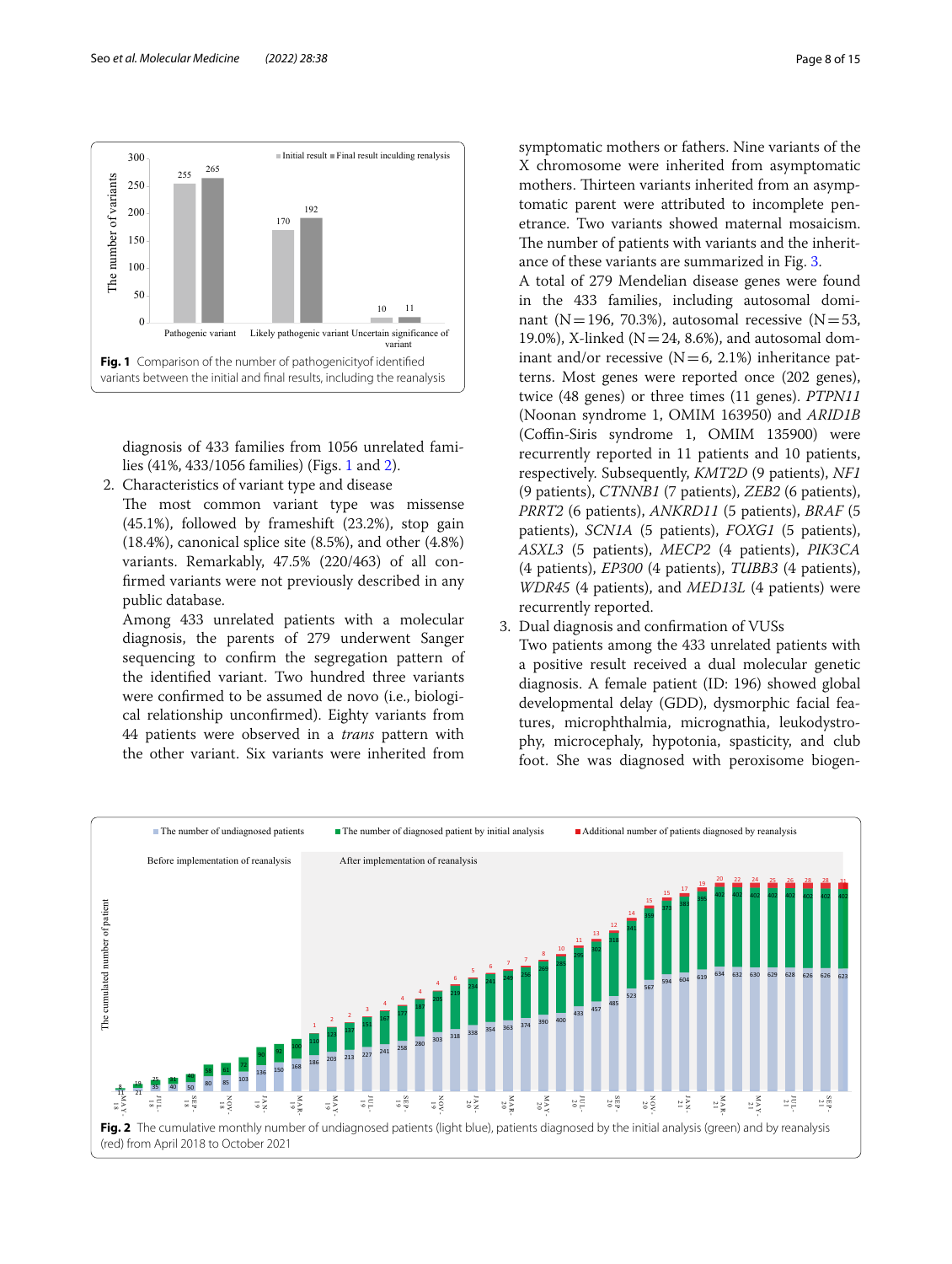



<span id="page-8-0"></span>esis disorder 2A (Zellweger) and Mental retardation, X-linked syndromic, Turner type caused by compound heterozygous variants (NM\_001300789.1: c.240A>C and c.1622A>G) in the *PEX5* gene and an assumed de novo variant (NM\_031407.6: c.12404A>C) in the *HUEW1* gene. A female patient (ID: 98) presenting with hydrocephalus, autistic features, GDD, microcephaly, hypotonia, and dysmorphic facial features was diagnosed with congenital contractures of the limbs and face, hypotonia, and developmental delay, and neurodevelopmental disorder with severe motor impairment and absent language caused by an assumed de novo variant (NM\_052867.2:c.3731 T>G) in the *NALCN* gene and a known pathogenic variant (NM\_138615.2:  $c.2344C > T$ ) in the *DHX30* gene, respectively. These genetic variants were associated with either nonoverlapping clinical presentations or contributed to one major phenotype.

Among the 72 VUSs identifed in 68 patients that were determined to involve clinically relevant genes based on OMIM data or recent PubMed publications, positive results were obtained for 11. Six of these 11 VUSs were confrmed to be in trans phase with other LP or P variants in genes associated with autosomal recessive disorder and were highly matched with disease-relevant symptoms. Three VUSs (ID: 206, 210, and 697) with other LP or P variants also showed highly specifc phenotypes associated with each disease; however, phase status was undetermined due to a lack of familial segregation

analysis. Importantly, the VUS of 2 patients was confrmed by clinicians using other genetic testing methods and by assessing treatment responses. A male patient (ID: 143) had maternal UPD 9 encompassing a region containing the VUS (Seo et al. [2020\)](#page-14-10). A male patient (ID: 71) with a homozygous variant in the *PREPL* gene responded to medical treatment after molecular diagnosis (Kim et al. [2020](#page-13-10)).

# **Inconclusive results**

Sixty-four variants, including 1 P, 2 LP and 61 heterozygous VUSs, were assessed as inconclusive, *i.e.*, insufficient to be responsible for the patients' phenotypes. Fifty-fve variants had not been previously reported. These variants were identifed in 61 patients from 57 unrelated families (Additional fle [4](#page-12-3): Table S4) and associated with 36 autosomal dominant, 6 autosomal recessive and 12 X-linked disorders. Furthermore, we identifed 1 assumed de novo LP variant and 7 heterozygous variants in 7 genes that have not been registered as OMIM morbid genes but have been described in a few studies (Additional file [4](#page-12-3): Table S4).

# **Summary of reanalyzed results and description of patients diagnosed with a new disease**

From April 2019 to October 2021, daily updated reanalysis reported an average of  $2.1 \pm 0.7$  newly reclassified variants in an average of  $4.1 \pm 1.7$  patients per day among all undiagnosed patients (Fig.  $4$ ). The time interval between the frst analysis and the molecular diagnosis by reanalysis was  $1.2 \pm 0.9$  years (from a minimum of 1 month to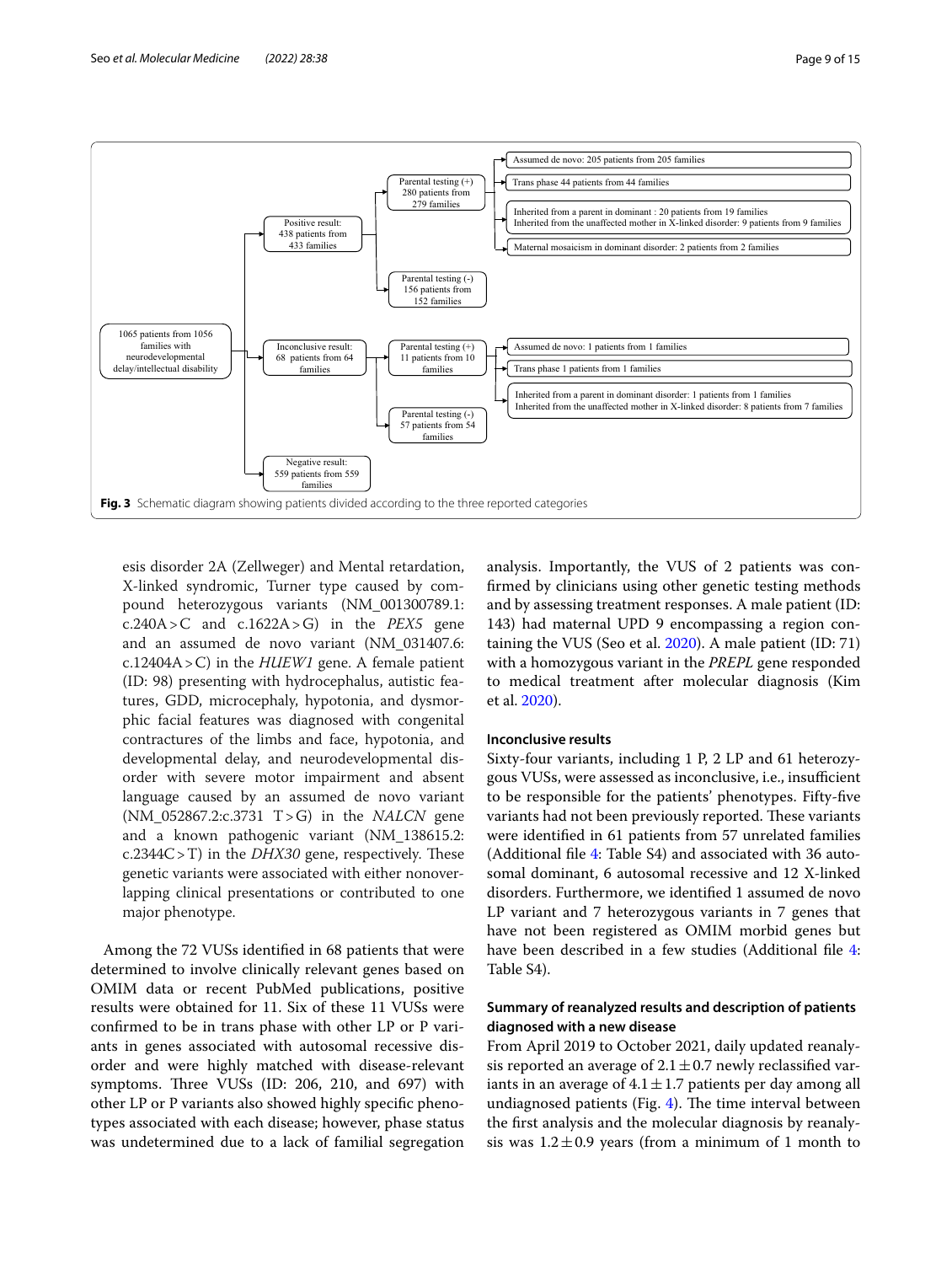

<span id="page-9-0"></span>

<span id="page-9-1"></span>a maximum of 3.3 years, Fig.  $5$ ). This time interval was shorter among the patients enrolled during the latter part of the study period. Table [2](#page-4-0) shows 49 variants identifed in the 45 patients by reanalysis (Table [2\)](#page-4-0). Diagnosis by reanalysis was possible in 26 patients due to the discovery of a new gene-disease relationship. They were diagnosed with 23 diferent diseases that were discovered after 2019. In addition, the updated variant reclassifcation and updated phenotype description by physicians helped diagnose 4 patients and 1 patient, respectively. Molecular diagnoses by reanalysis were achieved for 31 patients. In addition, the results were inconclusive in the remaining 14 patients (1.3%, 14/1056) with 2 P/LP variants in 2 candidate genes and 12 VUSs due to lack of additional in vivo or in vitro evidence.

In 6 patients, the diagnosis was obtained by automated daily updated analysis approximately 100 days after the initial report, e.g., in a male patient (ID: 59) who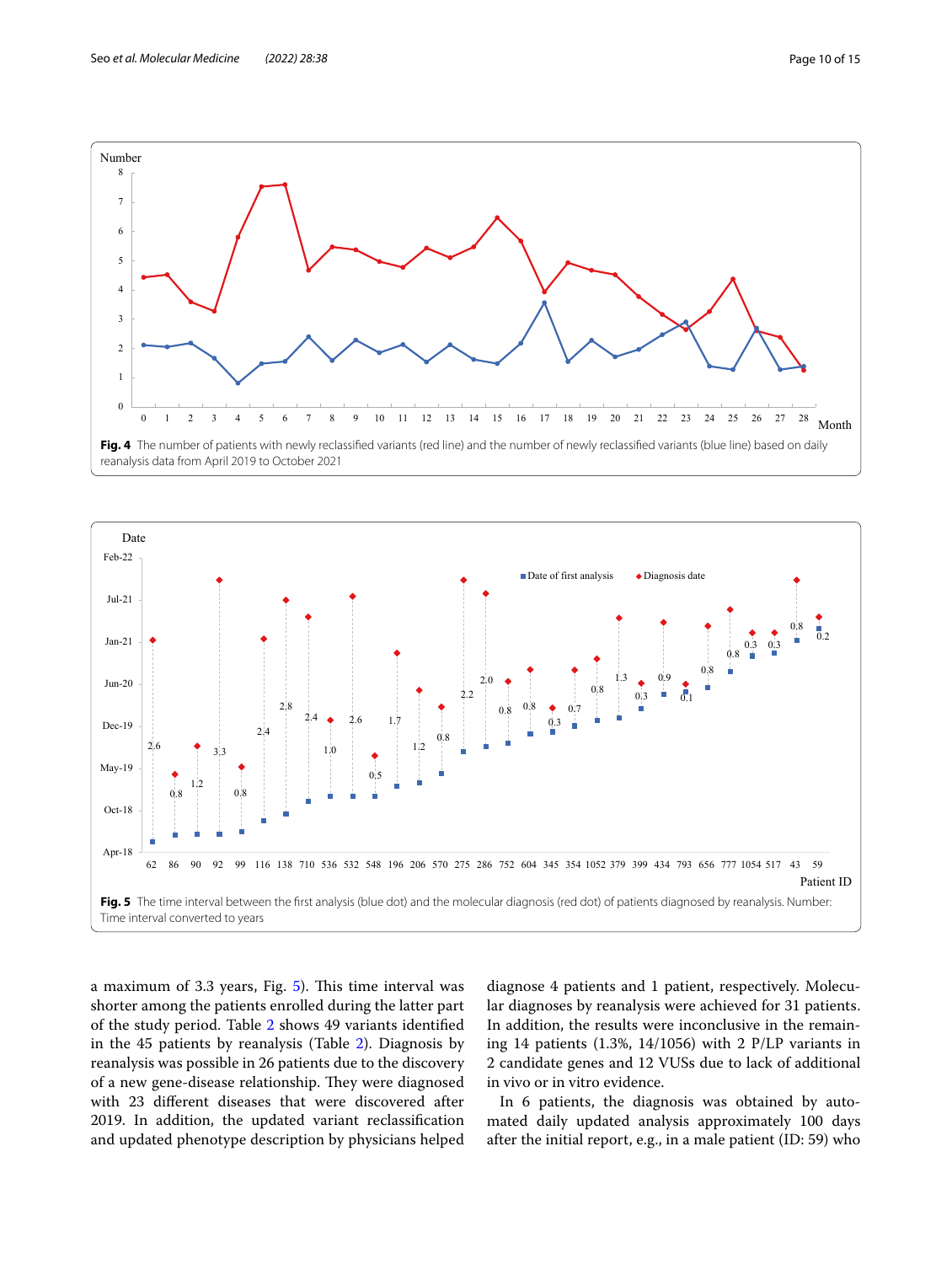presented with hypotonia, facial dysmorphism including thin ear helix, prominent ear, prominent upper lip vermilion, short philtrum, bulbous nose, fat nasal root, hypertelorism and thick eyebrow, hearing loss, optic atrophy, nephrocalcinosis, autistic features, and global developmental delay. The patient's initial March 2021 report was negative; however, a *SPEN* variant was frst reported in March 2021 in 13 individuals with similar phenotypes (Radio et al. [2021](#page-14-14)). On May 3, 2021, this variant was registered as a new entry associated with Radio-Tartaglia syndrome (OMIM 619312). The patient was found to have the P variant in *SPEN* (NM\_015001.3: c.5806C>T). Therefore, 2 months after the initial report, he was diagnosed with Radio-Tartaglia syndrome (OMIM 619312) by reanalysis. A male patient (ID: 345) presented with intellectual disability, autistic features, periventricular leukomalacia, and facial dysmorphism, including prominent ears, fat nasal root, prominent upper vermilion, and hypertelorism. The initial report was negative in Nov 2019. On Feb 26, 2020, intellectual developmental disorder 62 (OMIM 618793) caused by the *DLG4* variant was registered as a new entry. This patient was found to have the LP variant in *DLG4* (NM\_001365.4: c.1608-2A>G). Therefore, 3 months after the initial report, he was diagnosed with intellectual developmental disorder 62 (OMIM 618793) by reanalysis. A female patient (ID: 399) presented with GDD, heterotopia, failure to thrive, seizures, and facial dysmorphism. She had the LP variant in *MAP1B* (NM\_005909.4: c.6715del), but the initial report was inconclusive in Feb 2020 since this gene-phenotype association had been reported but not yet registered in

OMIM (Julca et al. [2019\)](#page-13-11). On June 22, 2020, periventricular nodular heterotopia 9 (OMIM 618918) caused by the *MAP1B* variant was registered as a new entry. Therefore, 3 months after the initial report, this patient was diagnosed with periventricular nodular heterotopia 9 (OMIM 618918) by reanalysis. A male patient (ID: 793) presented with GDD, strabismus, and facial dysmorphism. He had the LP variant in *GRIA2* (NM\_000826.6: c.1958\_1960delCCAinsTCTACAGCAC), but the initial report was inconclusive in May 2020 since this genephenotype association was reported in July 2019 but had not been registered in OMIM (Salpietro et al. [2019\)](#page-14-15). On June 18, 2020, neurodevelopmental disorder with language impairment and behavioral abnormalities (OMIM 618917) caused by the *GRIA2* variant was registered as a new entry. Therefore, 1 month after the initial report, the patient was diagnosed with neurodevelopmental disorder with language impairment and behavioral abnormalities (OMIM 618917) by reanalysis. Finally, one male (ID: 517) and one female (ID: 1054) patient presenting with GDD received negative initial reports in December 2020. The *ZNF292* variant was first reported in 28 families with intellectual disabilities in March 2020 (Mirzaa et al. [2020\)](#page-14-16). On February 2021, this variant was registered as a new entry associated with intellectual developmental disorder, autosomal dominant 64 (OMIM 619188). The two patients had LP variants in *ZNF292* (NM\_015021.3: c.6015dup and NM 015021.3:  $c.3862$ dup). Therefore, 2 months after the initial report, they were diagnosed with intellectual developmental disorder, autosomal dominant 64 (OMIM 619188), by reanalysis.

| <b>Patient ID</b> | Gene                | <b>Disease</b>                                | <b>Medical treatment</b>                                 |
|-------------------|---------------------|-----------------------------------------------|----------------------------------------------------------|
| 35                | SCN8A               | Epileptic encephalopathy, early infantile, 13 | Na channel blocker incluidng oxcarbazepine and phenytoin |
| 71                | PREPL               | Myasthenic Syndrome, Congenital, 22           | Pyridostigmine                                           |
| 159               | SLC <sub>2</sub> A1 | GLUT1 Deficiency Syndrome 1                   | Ketogenic diet                                           |
| 228               | SCN8A               | Epileptic encephalopathy, early infantile, 13 | Na channel blocker incluidng oxcarbazepine and phenytoin |
| 269               | KCNQ2               | Epileptic encephalopathy, early infantile, 7  | Na channel blocker incluidng oxcarbazepine and phenytoin |
| 278               | CPS1                | Carbamoylphosphate synthetase I deficiency    | Low protein diet                                         |
| 285               | SCN <sub>1</sub> A  | Epileptic encephalopathy, early infantile, 6  | Valprotic acid, topiramate                               |
| 314               | SCN <sub>2</sub> A  | Epileptic encephalopathy, early infantile, 11 | Valprotic acid, topiramate                               |
| 363               | TH                  | Segawa syndrome, recessive                    | Levodopa                                                 |
| 402               | ASS <sub>1</sub>    | Citrullinemia                                 | Low protein diet                                         |
| 442               | <b>KCNQ2</b>        | Epileptic encephalopathy, early infantile, 7  | Na channel blocker incluidng oxcarbazepine and phenytoin |
| 518               | PRRT2               | Seizures, benign familial infantile, 2        | Oxcarbazepin                                             |
| 519               | SCN <sub>1</sub> A  | Febrile seizures, familial, 3A                | Valprotic acid, topiramate                               |
| 229               | NF1                 | Neurofibromatosis Type 1                      | Selumetinib                                              |
| 257               | TOR <sub>1</sub> A  | Dystonia-1, torsion                           | Deep brain stimulation                                   |
| 288               | ARSA                | Metachromatic leukodystrophy                  | Bone marrow transplantation candidate                    |
| 383               | NF1                 | Neurofibromatosis Type 1                      | Selumetinib                                              |

<span id="page-10-0"></span>**Table 3** The 16 patients in whom clinical management was changed after the genetic diagnosis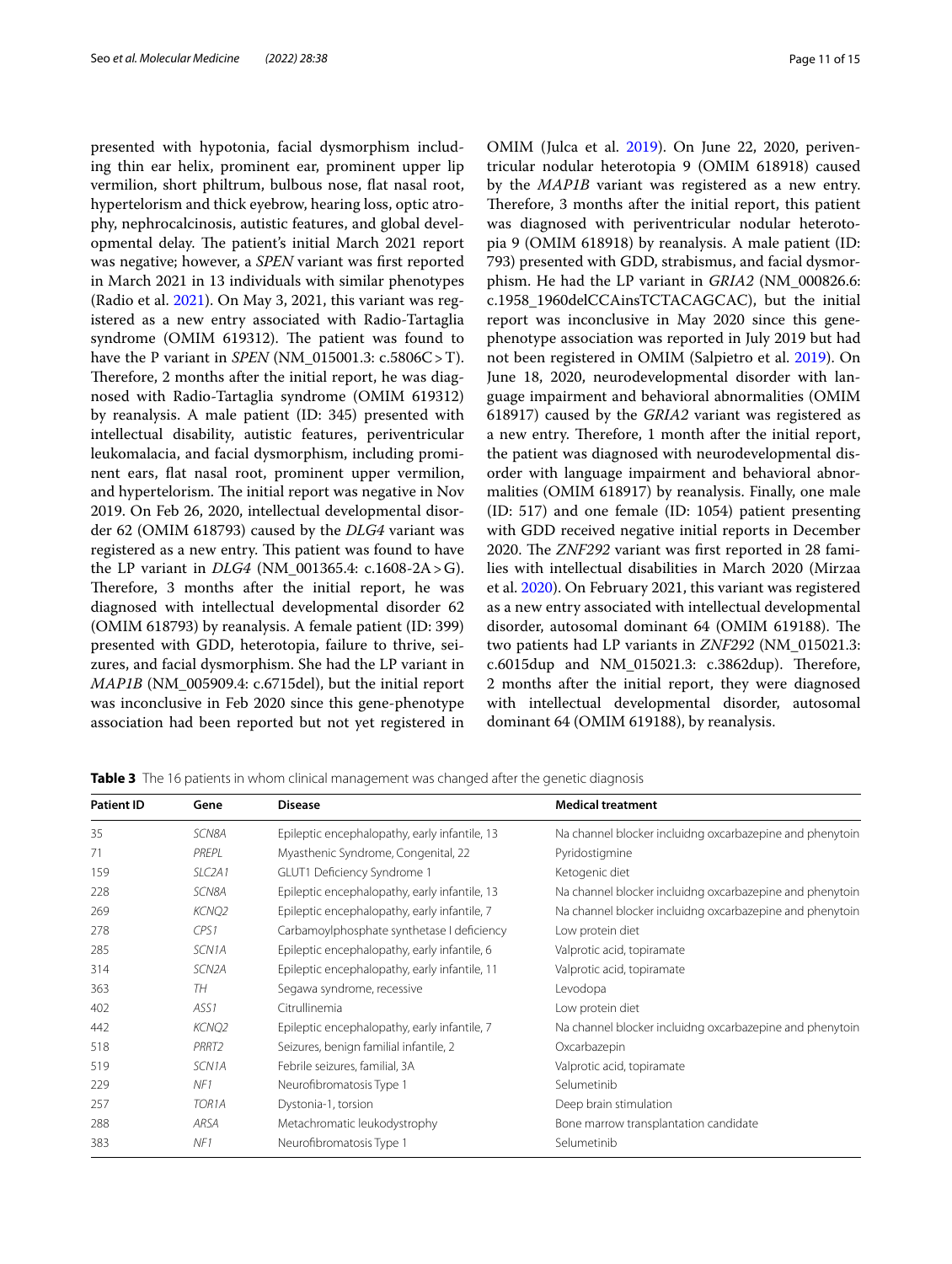# **Clinical actionability after diagnosis**

The genetic diagnosis changed the clinical management in 4.0% of the diagnosed patients (16/402 pts) (Table [3](#page-10-0)). After diagnosis, eight patients with seizure disorder (ID: 35, 228, 269, 285, 314, 442, 518, and 519) changed antiepileptic drug. Ketogenic diet was started in a patient 159 with GLUT1 defciency syndrome 1. Patient 71 and 363 with myasthenic syndrome, congenital, 22 and segawa syndrome, recessive received pyridostigmine and levodopa beginning at age 2.6 years and 10 months, respectively (Kim et al. [2020\)](#page-13-10). Patient 278 and 402 with urea cycle disorder were managed with low protein diet. Patient 229 and 383 with neurofbromatosis type 1 having inoperable plexiform neurofbroma was treated with selumetinib as in a clinical trial ([https://cris.nih.go.kr/](https://cris.nih.go.kr/cris/search/detailSearch.do/19080) [cris/search/detailSearch.do/19080\)](https://cris.nih.go.kr/cris/search/detailSearch.do/19080). In case of patient 257, dystonia was refractory to medical treatment, and deep brain stimulation surgery was performed.

# **Secondary fndings**

Forty-two variants, including 16 P and 19 LP variants, were identifed in the 17 genes recommended to be reported as secondary fndings by the ACMG guidelines (v2.0) in 35 of the 1056 patients (3.3%). Twenty-nine variants (16 P and 13 LP variants) had been previously reported to be P or LP. Pathogenic variants in the *BRCA2* gene were the most commonly identifed, but recurrent variants were not detected. Genetic counseling was provided for the patients and their family members, and appropriate surveillance was conducted depending on the identifed genes.

# **Discussion**

WES is an efective diagnostic approach with a higher diagnostic rate than gene panels or CMA (Clark et al. [2018](#page-13-2); Srivastava et al. [2019\)](#page-14-8). Studies employing WES for investigating neurodevelopmental disorders have revealed that the diagnostic yield varies from 30 to 50% (Lecoquierre et al. [2019;](#page-13-1) Clark et al. [2018;](#page-13-2) Ligt et al. [2012](#page-13-3); Kim et al. [2019\)](#page-13-12). The diagnostic yield of  $\sim$  40% found here indicates that WES is a valuable tool for diagnosing patients with NDD/ID and is comparable to that observed in other studies.

Most of our patients had syndromic features with an average of 8 organ system abnormalities, indicating widely variable phenotypic heterogeneity. In line with these clinical observations, molecular diagnosis revealed a wide range of genetic diseases associated with P/LP variants in 279 diferent Mendelian disorder genes. Most genes were reported once (202 genes) or twice (48 genes), and only a small portion of genes (30 genes) were recurrently reported in our study.

In previous retrospective studies, reanalysis has increased the diagnostic rate of 10% over a period of

18–36 months, with total diagnostic rate as  $\sim$  40% (Fung et al. [2020](#page-13-5)). In our study, the diagnostic rate was initially 38.0%, and reanalysis increased the diagnostic rate by 3%, which was lower than the increase observed in previous studies (Liu et al. [2019](#page-14-9); Costain et al. [2018;](#page-13-4) Fung et al. [2020](#page-13-5); Wenger et al. [2017](#page-14-17)). The main reason for this lower enhancement is that our automated system was updated daily and applied the new information to the analysis immediately after each new gene-phenotype causality was reported. As in the prospective study, this daily update allowed diagnoses based on the initial analyses of patients enrolled in the latter part of the study. Indeed, the interval between the date of ordering for WES and the date of the gene-disease causality was originally reported was less than 1 year in the 17 identifed diseases. As shown in Fig. [2](#page-7-1), the relatively consistent diagnostic rate enhancement by reanalysis reflects the effect of daily updates of the analysis system. In addition, this time interval was shorter among the patients enrolled during the latter part of the study period, as shown in Fig. [5,](#page-9-1) demonstrating the excellent performance of this automated, daily reanalysis approach.

It has recently been recommended that reanalysis of an individual's genome or exome sequencing data should be performed every 1–2 years until diagnosis, or more frequently if their phenotype evolves, considering the cost and resources used (Costain et al. [2018](#page-13-4); Ewans et al. [2018](#page-13-13)). However, it is not easy or convenient to regularly check up on and reanalyze every undiagnosed patient, and updated diagnoses can be easily missed. Our automated daily updated analysis system can efectively reanalyze data from undiagnosed patients, minimizing missed diagnoses.

A variety of reasons for the improved diagnostic yield obtained by reanalysis have been reported, including new gene–disease associations and literature updates, updated and clarifed patient phenotypes, additional sequencing for trios/other afected individuals and family members, improvements in sequencing data by resequencing strategies, upgraded bioinformatics tools, and research collaborations (Liu et al. [2019](#page-14-9); Fung et al. [2020](#page-13-5); Won et al. [2020](#page-14-18)). The main reason for obtaining additional diagnoses by reanalysis has been attributed to the discovery of new gene-disease associations (Liu et al. [2019](#page-14-9); Fung et al. [2020](#page-13-5)). Approximately 250 novel gene– disease and 9200 novel variant–disease associations are reported yearly (Wenger et al. [2017\)](#page-14-17). New entries are uploaded daily to OMIM or ClinVar, which is one of the most important databases of diseases and variants. In the current study, most of the reanalyzed patients were diagnosed due to newly discovered gene-disease associations. Six patients were diagnosed with a new disease within approximately 100 days of the frst analysis. In addition, among two patients with dual molecular genetic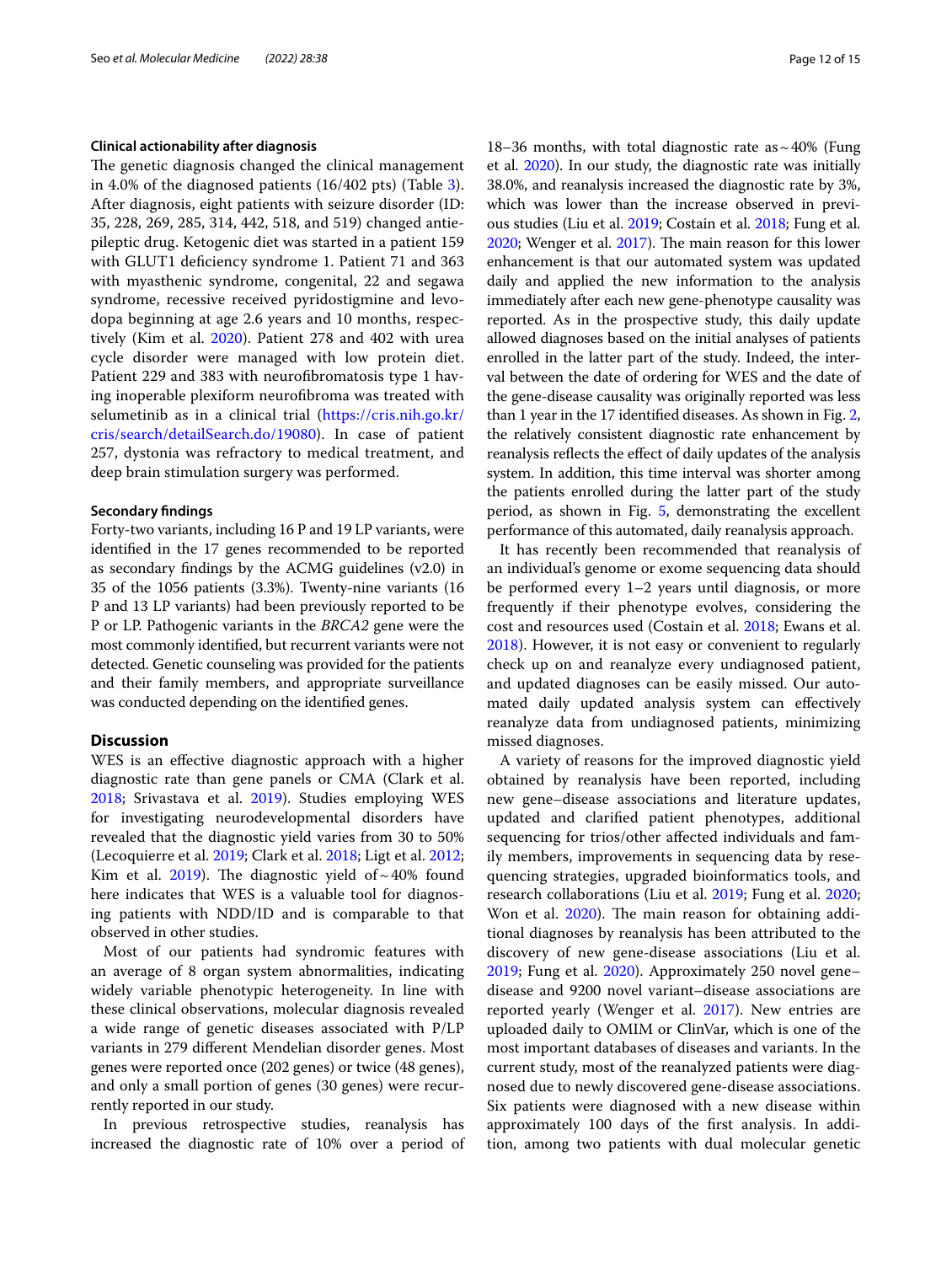diagnoses, one patient (ID: 196) was initially diagnosed with peroxisome biogenesis disorder 2A. However, the patient's data were reanalyzed due to compound heterozygous variants including one LP variant and one VUS of the *PEX5* gene. One VUS of the *HUEW1* gene with high similarity scores were selected, leading to a dual genetic diagnosis as it was confrmed to be assumed de novo. Therefore, the reanalysis system can be effective, identifying a new diagnosis in a patient who was previously clinically diagnosed but with molecularly inconclusive results.

Reanalysis is difficult in conventional clinical laboratories because it is time-consuming and labor-intensive. In addition, frequent changes in analytical pipelines may hinder routine work. In our reanalysis system, an average of 2.1 variants per patient were newly reclassifed in an average of 4 undiagnosed patients daily up to 800 days after the initial analysis. Since variants that were newly uploaded and reviewed the previous day were excluded from the subsequent analysis, the number of newly reclassifed variants tended to decrease after 800 days. Therefore, an automated pipeline-based daily updated system signifcantly reduced the workload required for the periodic reanalysis of undiagnosed patients.

Several studies comparing the diagnostic yield of proband-only WES with trio WES in patients with a complex phenotype have shown that trio WES provides an incremental gain of 10–15%, mainly because de novo variants can be easily identifed (Srivastava et al.  $2019$ ; Tan et al.  $2019$ ). Moreover, the better efficiency of trio WES versus proband-only WES was attributed to the nearly twofold reduction in the number of variants selected for curation due to the use of parental information (Tan et al. [2019\)](#page-14-19). Although candidate variants identifed by proband-only WES require additional targeted Sanger sequencing to confrm segregation, information that is intrinsically obtained from trio WES, the overall diagnostic yield of 41% in this study using probandonly WES was in line with previous studies of trio WES for patients with NDD/ID (Clark et al. [2018](#page-13-2); Srivastava et al. [2019](#page-14-8)). A trio-based approach has been more efective in discovering novel gene-disease associations and in increasing confdence in the role of variants of unknown signifcance (Bertoli-Avella et al. [2021](#page-13-14); Farwell et al. [2015](#page-13-15)). However, in a clinical setting, trio testing would not be feasible due to the increased costs of parental WES and the possibility that parental DNA is not available. In addition, the curating times and costs of WES analysis were reduced due to automatic variant interpretation by EVIDENCE (Seo et al. [2020;](#page-14-10) Kim et al. [2021](#page-13-16)), thus suggesting that proband-only WES by EVIDENCE is a comparable diagnostic approach for these patients in a routine clinical setting.

This study had several limitations. First, family member testing could not be performed in 279 of the 433 patients diagnosed with genetic diseases due to unavailable samples. Second, maternity and paternity confrmation was not performed due to Confucian ideals of South Korea. Most de novo occurrences were assumed. Third, the classifcation of variants may change as information is updated in the daily-updated databases. Therefore, as criteria for each variant can be added or removed based on updated information, the variant classifcation change. Fourth, not all patients with inconclusive or negative results were reanalysed, and only those with variants newly reclassifed by automatic reanalysis were rereviewed. However, there may be diferences in variant classification depending on how the cutoff criteria for selecting a variant are set based on the ACMG guidelines and additional databases. In addition, symptom similarity may be underestimated if information regarding disease or patient symptoms is limited. Finally, since a manual review was not performed for the variants not selected by the automatic reanalysis system, it is possible that the diagnosis was missed in some patients.

# **Conclusion**

In conclusion, this study was the frst to consider the diagnostic and clinical utility of WES in a large, multimedical center cohort group of patients with NDD/ID in South Korea. Our results suggest that proband-only WES could be useful for the genetic diagnosis of patients with NDD/ID with diverse genetic causes. Daily updated databases and reanalysis systems can provide a higher diagnostic rate using initial analysis and contribute to the rapid diagnosis of undiagnosed patients by refecting the latest medical knowledge.

#### **Abbreviations**

WES: Whole-exome sequencing; NDD: Neurodevelopmental delay; ID: Intellectual disability; GDD: Global developmental delay; CMA: Chromosomal microarray; ACMG: American College of Medical Genetics; VUS: Uncertain signifcance of variant; P: Pathogenic; LP: Likely pathogenic; HPO: Human Phenotype Ontology.

# **Supplementary Information**

The online version contains supplementary material available at [https://doi.](https://doi.org/10.1186/s10020-022-00464-x) [org/10.1186/s10020-022-00464-x.](https://doi.org/10.1186/s10020-022-00464-x)

<span id="page-12-1"></span><span id="page-12-0"></span>**Additional fle 1: Table S1.** Sequencing quality information for 1065 patient.

<span id="page-12-2"></span>**Additional fle 2: Table S2.** Database used for variant annotation and interpretation.

<span id="page-12-3"></span>Additional file 3: Table S3. Detailed information on patients with a positive result.

Additional file 4: Table S4. Detailed information on patients with inconclusive result.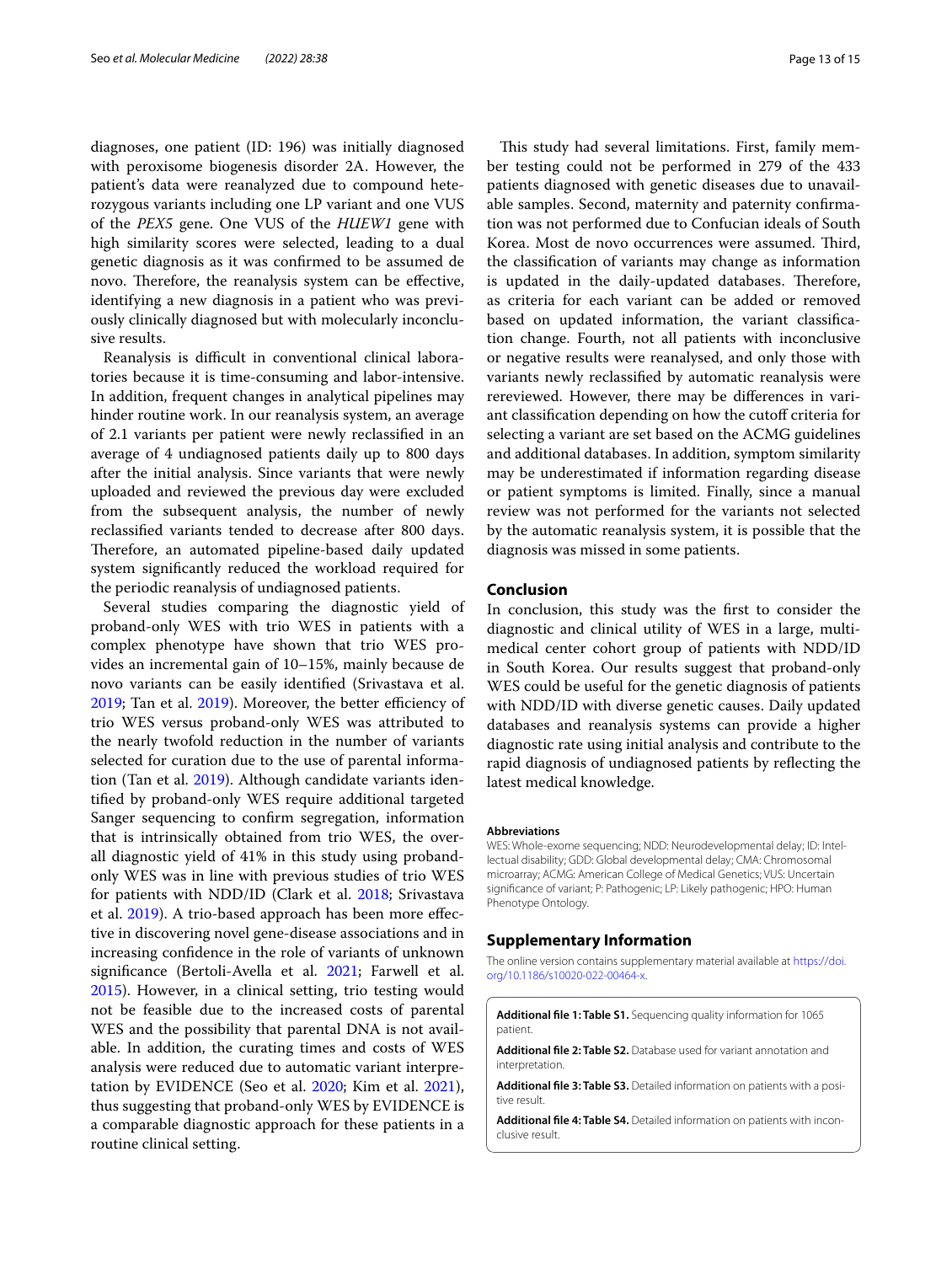#### **Acknowledgements**

We deeply appreciate the patients and their families for participating in this study.

# **Authors' contributions**

GHS drafted and revised the manuscript critically for important intellectual content and substantially contributed to the interpretation of data. HL, JL, HH, and YKC substantially contributed to the development of EVIDENCE and automatic reanalysis systems. MK, YC, JC, IC, SR, KYC, YK, CKC, SJK, JL, EK, JHB, HJY, YS, AO, WJK-treated patients performed all clinical analyses. MSY, BHL and BLE designed the study, revised the manuscript critically for important intellectual content, and approved the fnal version to be published. All authors read and approved the fnal manuscript.

# **Funding**

Institute for Information and Communications Technology Promotion (IITP) grant funded by the Korean government (MSIT) (2018-0-00861, Intelligent SW Technology Development for Medical Data Analysis).

# **Availability of data and materials**

All variant and phenotype data supporting findings of this study are available within the manuscript and supplement tables. The pathogenic variants identifed in this study have been submitted to ClinVar with Accession Numbers (SCV002011902-SCV002012361, SCV002011867, SCV002011868, SCV002011869, and SCV002011870). The raw data of whole-exome sequencing of the patient in this study are not publicly available to protect participant confdentiality, but they are available from the corresponding author on reasonable request.

# **Declarations**

### **Ethical approval and consent to participate**

The study was approved by the Institutional Review Board for Human Research of each medical center (IRB numbers: 2018‐0574, 2018‐0180, CHA-2018-06-008, CHH 2020-L06-01, 2020-05-040, 2020AS0186, 2020AN0332, 2020-03-031, 2020-08-003).

#### **Consent for publication**

Not applicable.

#### **Competing interests**

The authors declare no conficts of interest.

#### **Author details**

<sup>1</sup> 3 billion Inc., Seoul, South Korea. <sup>2</sup> Department of Pediatrics, Asan Medical Center Children's Hospital, University of Ulsan College of Medicine, 88, Olympic-ro 43-Gil, Songpa-Gu, Seoul 05505, South Korea. <sup>3</sup> Medical Genetics Center, Asan Medical Center, University of Ulsan College of Medicine, Seoul, South Korea. <sup>4</sup> Department of Pediatrics, CHA Bundang Medical Center, CHA University School of Medicine, Seongnam, South Korea. <sup>5</sup>Department of Pediatrics, Chungnam National University Sejong Hospital, Sejong, South Korea. <sup>6</sup>Department of Pediatrics, Pusan National University Children's Hospital, Yangsan, Korea. <sup>7</sup> Department of Pediatrics, Inha University Hospital, Inha University College of Medicine, Incheon, South Korea. <sup>8</sup> Department of Pediatrics, Korea University Guro Hospital, 148 Gurodong‑ro, Guro‑gu, Seoul 08308, South Korea. <sup>9</sup> Department of Pediatrics, Hallym University College of Medicine, Hwasung, South Korea. 10Department of Pediatrics, Soonchunhyang University Bucheon Hospital, Soonchunhyang University School of Medicine, Bucheon, South Korea. <sup>11</sup> Department of Pediatrics, Chungbuk National University Hospital, Chungbuk National University College of Medicine, Cheongju, South Korea. 12Department of Laboratory Medicine, EONE Laboratories, Seoul, South Korea.

Received: 23 December 2021 Accepted: 15 March 2022

#### **References**

- <span id="page-13-8"></span>Abou Tayoun AN, Pesaran T, DiStefano MT, Oza A, Rehm HL, Biesecker LG, Harrison SM. Recommendations for interpreting the loss of function PVS1 ACMG/AMP variant criterion. Hum Mutat. 2018;39(11):1517–24.
- <span id="page-13-14"></span>Bertoli-Avella AM, Kandaswamy KK, Khan S, Ordonez-Herrera N, Tripolszki K, Beetz C, Rocha ME, Urzi A, Hotakainen R, Leubauer A, et al. Combining exome/genome sequencing with data repository analysis reveals novel gene-disease associations for a wide range of genetic disorders. Genet Med. 2021;23(8):1551–68.
- <span id="page-13-0"></span>Casanova EL, Gerstner Z, Sharp JL, Casanova MF, Feltus FA. Widespread genotype-phenotype correlations in intellectual disability. Front Psychiatry. 2018;9:535.
- <span id="page-13-2"></span>Clark MM, Stark Z, Farnaes L, Tan TY, White SM, Dimmock D, Kingsmore SF. Meta-analysis of the diagnostic and clinical utility of genome and exome sequencing and chromosomal microarray in children with suspected genetic diseases. NPJ Genom Med. 2018;3:16.
- <span id="page-13-4"></span>Costain G, Jobling R, Walker S, Reuter MS, Snell M, Bowdin S, Cohn RD, Dupuis L, Hewson S, Mercimek-Andrews S, et al. Periodic reanalysis of wholegenome sequencing data enhances the diagnostic advantage over standard clinical genetic testing. Eur J Hum Genet. 2018;26(5):740–4.
- <span id="page-13-3"></span>de Ligt J, Willemsen MH, van Bon BW, Kleefstra T, Yntema HG, Kroes T, Vultovan Silfhout AT, Koolen DA, de Vries P, Gilissen C, et al. Diagnostic exome sequencing in persons with severe intellectual disability. N Engl J Med. 2012;367(20):1921–9.
- <span id="page-13-13"></span>Ewans LJ, Schofeld D, Shrestha R, Zhu Y, Gayevskiy V, Ying K, Walsh C, Lee E, Kirk EP, Colley A, et al. Whole-exome sequencing reanalysis at 12 months boosts diagnosis and is cost-efective when applied early in Mendelian disorders. Genet Med. 2018;20(12):1564–74.
- <span id="page-13-15"></span>Farwell KD, Shahmirzadi L, El-Khechen D, Powis Z, Chao EC, Tippin Davis B, Baxter RM, Zeng W, Mroske C, Parra MC, et al. Enhanced utility of familycentered diagnostic exome sequencing with inheritance model-based analysis: results from 500 unselected families with undiagnosed genetic conditions. Genet Med. 2015;17(7):578–86.
- <span id="page-13-5"></span>Fung JLF, Yu MHC, Huang S, Chung CCY, Chan MCY, Pajusalu S, Mak CCY, Hui VCC, Tsang MHY, Yeung KS, et al. A three-year follow-up study evaluating clinical utility of exome sequencing and diagnostic potential of reanalysis. NPJ Genom Med. 2020;5:37.
- <span id="page-13-9"></span>Harrison SM, Biesecker LG, Rehm HL. Overview of Specifcations to the ACMG/AMP Variant Interpretation Guidelines. Curr Protoc Hum Genet. 2019;103(1):e93.
- <span id="page-13-11"></span>Julca DM, Diaz J, Berger S, Leon E. MAP1B related syndrome: case presentation and review of literature. Am J Med Genet A. 2019;179(9):1703–8.
- <span id="page-13-6"></span>Kalia SS, Adelman K, Bale SJ, Chung WK, Eng C, Evans JP, Herman GE, Hufnagel SB, Klein TE, Korf BR, et al. Recommendations for reporting of secondary fndings in clinical exome and genome sequencing, 2016 update (ACMG SF v2.0): a policy statement of the American College of Medical Genetics and Genomics. Genet Med. 2017;19(2):249–55.
- <span id="page-13-12"></span>Kim SH, Kim B, Lee JS, Kim HD, Choi JR, Lee ST, Kang HC. Proband-only clinical exome sequencing for neurodevelopmental disabilities. Pediatr Neurol. 2019;99:47–54.
- <span id="page-13-16"></span>Kim SY, Lee S, Seo GH, Kim BJ, Oh DY, Han JH, Park MK, Lee SM, Kim B, Yi N, et al. Powerful use of automated prioritization of candidate variants in genetic hearing loss with extreme etiologic heterogeneity. Sci Rep. 2021;11(1):19476.
- <span id="page-13-10"></span>Kim MJ, Yum MS, Seo GH, Lee Y, Jang HN, Ko TS, Lee BH. Clinical application of whole exome sequencing to identify rare but remediable neurologic disorders. J Clin Med. 2020;9(11):3724.
- <span id="page-13-1"></span>Lecoquierre F, Duffourd Y, Vitobello A, Bruel AL, Urteaga B, Coubes C, Garret P, Nambot S, Chevarin M, Jouan T, et al. Variant recurrence in neurodevelopmental disorders: the use of publicly available genomic data identifes clinically relevant pathogenic missense variants. Genet Med. 2019;21(11):2504–11.
- <span id="page-13-7"></span>Li H, Durbin R. Fast and accurate short read alignment with Burrows-Wheeler transform. Bioinformatics. 2009;25(14):1754–60.